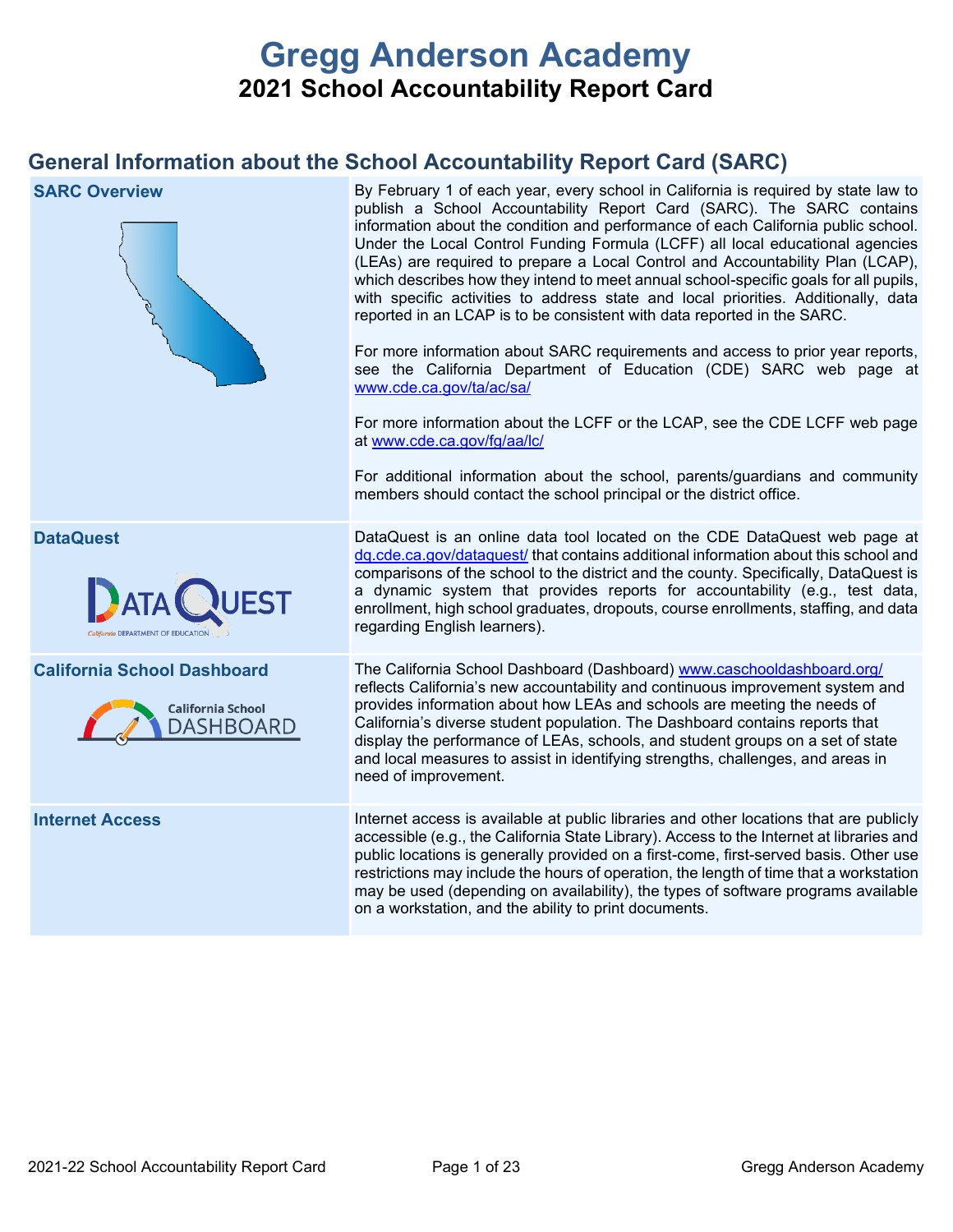### **2021-22 School Contact Information**

| <b>School Name</b>                       | Gregg Anderson Academy                                     |
|------------------------------------------|------------------------------------------------------------|
| <b>Street</b>                            | 5151 W Avenue N-8, Palmdale 93551                          |
| City, State, Zip                         | Palmdale, CA 93551                                         |
| <b>Phone Number</b>                      | $(661)$ 206-3750                                           |
| <b>Principal</b>                         | Jessica Kott & Kristin Kruizinga                           |
| <b>Email Address</b>                     | j.kott@westside.k12.ca.us / k.kruizinga@westside.k12.ca.us |
| <b>School Website</b>                    | https://www.westside.k12.ca.us/ga                          |
| <b>County-District-School (CDS) Code</b> | 19-65102-0125690                                           |

| 2021-22 District Contact Information |                                           |  |  |  |
|--------------------------------------|-------------------------------------------|--|--|--|
| <b>District Name</b>                 | Westside Union Elementary School District |  |  |  |
| <b>Phone Number</b>                  | $(661) 722 - 0716$                        |  |  |  |
| Superintendent                       | Regina Rossall                            |  |  |  |
| <b>Email Address</b>                 | r.rossall@westside.k12.ca.us              |  |  |  |
| <b>District Website Address</b>      | www.westside.k12.ca.us                    |  |  |  |

### **2021-22 School Overview**

Gregg Anderson Academy opened August 9, 2012. The school is part of the Westside Union School District located in the northern section of Los Angeles County, specifically the Antelope Valley. The school serves K-6 education students both in general and special (Functional Skills and Preschool) education. Gregg Anderson Academy has 848 total students attending school for the 2020-2021 school year as of October 2020. Gregg Anderson Academy is a school of choice. Gregg Anderson Academy is led by two Co-Principals, Dr. Kristin Kruizinga and Mrs. Jessica Kott. Students selected to attend the school were chosen through a lottery. Uniforms are mandatory. All classrooms have state of the art technology with a Smartboard in every classroom. Gregg Anderson staff are technology proficient and effectively able to implement various digital platforms to support their students' learning including Google Classroom Suite, See Saw, FastForWord, IXL, NWEA assessments, as well as facilitating all of the academic curriculum online. Gregg Anderson Academy is the home of the Aviators, where students soar to new heights. Our mission is to create an environment that ensures successful learning for all students through utilization of technology, STEM and AVID strategies. With these strategies we encourage our students to be innovators, inventors, logical thinkers, and problem solvers. Our students will become contributors to their community, now, and in the future.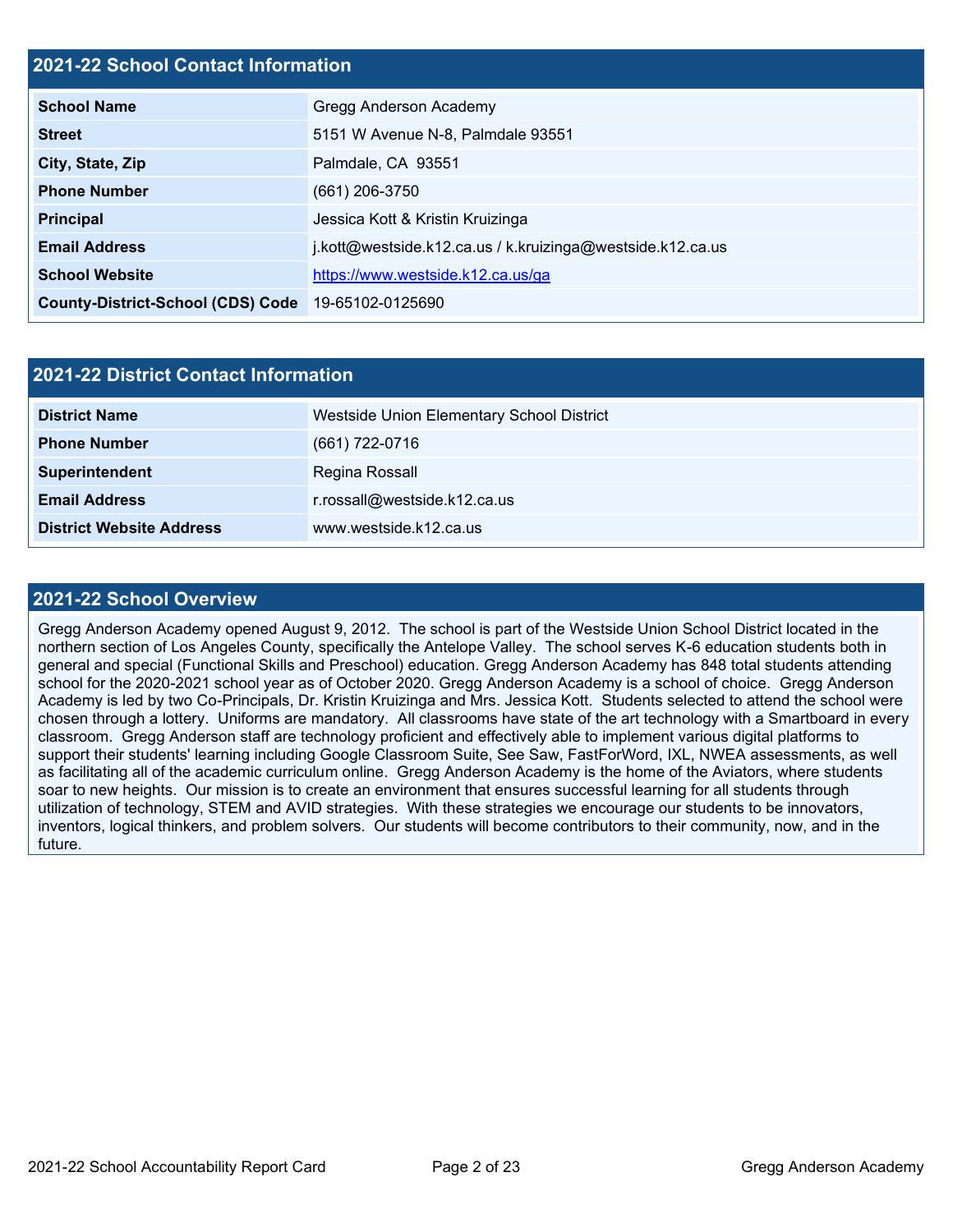# **About this School**

| 2020-21 Student Enrollment by Grade Level |                           |  |  |  |
|-------------------------------------------|---------------------------|--|--|--|
| <b>Grade Level</b>                        | <b>Number of Students</b> |  |  |  |
| Kindergarten                              | 117                       |  |  |  |
| Grade 1                                   | 121                       |  |  |  |
| Grade 2                                   | 117                       |  |  |  |
| Grade 3                                   | 125                       |  |  |  |
| Grade 4                                   | 130                       |  |  |  |
| Grade 5                                   | 125                       |  |  |  |
| Grade 6                                   | 97                        |  |  |  |
| <b>Total Enrollment</b>                   | 832                       |  |  |  |

# **2020-21 Student Enrollment by Student Group**

| <b>Student Group</b>                   | <b>Percent of Total Enrollment</b> |
|----------------------------------------|------------------------------------|
| <b>Female</b>                          | 390                                |
| <b>Male</b>                            | 434                                |
| <b>Asian</b>                           | 5                                  |
| <b>Black or African American</b>       | 4.4                                |
| <b>Filipino</b>                        | 1.6                                |
| <b>Hispanic or Latino</b>              | 38.7                               |
| Native Hawaiian or Pacific Islander    | 0.2                                |
| <b>Two or More Races</b>               | 7.8                                |
| <b>White</b>                           | 42.2                               |
| <b>English Learners</b>                | 3.2                                |
| <b>Foster Youth</b>                    | 0.7                                |
| <b>Homeless</b>                        | 4.1                                |
| <b>Socioeconomically Disadvantaged</b> | 26                                 |
| <b>Students with Disabilities</b>      | 16                                 |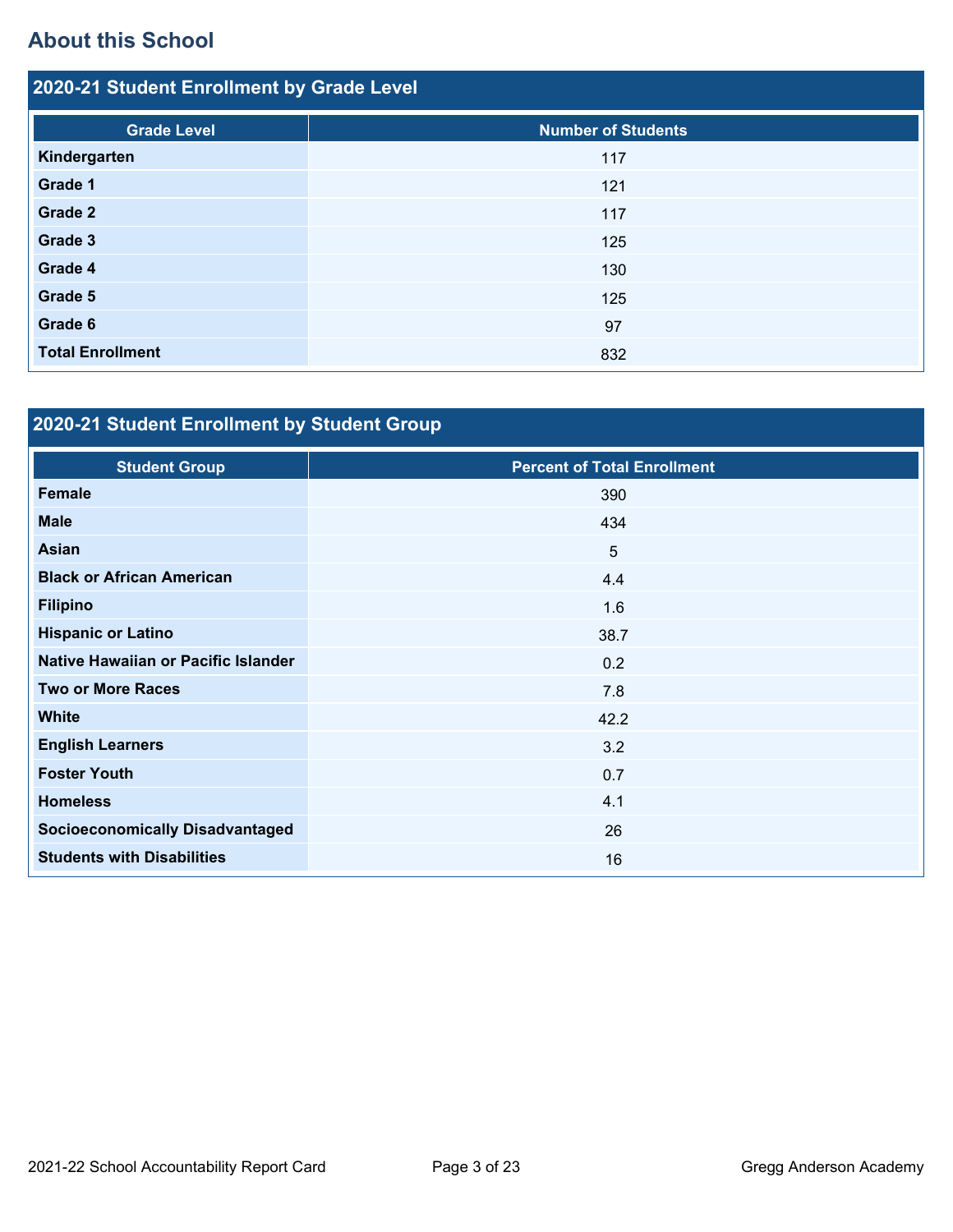# **A. Conditions of Learning State Priority: Basic**

The SARC provides the following information relevant to the State priority: Basic (Priority 1):

- Degree to which teachers are appropriately assigned and fully credentialed in the subject area and for the pupils they are teaching;
	- Pupils have access to standards-aligned instructional materials; and
- School facilities are maintained in good repair

Note: For more information refer to the Updated Teacher Equity Definitions web page at<https://www.cde.ca.gov/pd/ee/teacherequitydefinitions.asp>

### **2019-20 Teacher Preparation and Placement**

| <b>Authorization/Assignment</b>                                                                 | 2019-20 |
|-------------------------------------------------------------------------------------------------|---------|
| Fully (Preliminary or Clear) Credentialed for Subject and Student Placement (properly assigned) |         |
| Intern Credential Holders Properly Assigned                                                     |         |
| Teachers Without Credentials and Misassignments ("ineffective" under ESSA)                      |         |
| Credentialed Teachers Assigned Out-of-Field ("out-of-field" under ESSA)                         |         |
| <b>Unknown</b>                                                                                  |         |
| <b>Total Teaching Positions</b>                                                                 |         |
|                                                                                                 |         |

Note: The data in this table is based on Full Time Equivalent (FTE) status. One FTE equals one staff member working full time; one FTE could also represent two staff members who each work 50 percent of full time. Additionally, an assignment is defined as a position that an educator is assigned to based on setting, subject, and grade level. An authorization is defined as the services that an educator is authorized to provide to students.

# **2019-20 Teachers Without Credentials and Misassignments (considered "ineffective" under ESSA)**

| <b>Authorization/Assignment</b>                              | 2019-20 |
|--------------------------------------------------------------|---------|
| <b>Permits and Waivers</b>                                   |         |
| <b>Misassignments</b>                                        |         |
| <b>Vacant Positions</b>                                      |         |
| <b>Total Teachers Without Credentials and Misassignments</b> |         |

# **2019-20 Credentialed Teachers Assigned Out-of-Field (considered "out-of-field" under ESSA)**

| Indicator                                                     | 2019-20 |
|---------------------------------------------------------------|---------|
| <b>Credentialed Teachers Authorized on a Permit or Waiver</b> |         |
| <b>Local Assignment Options</b>                               |         |
| <b>Total Out-of-Field Teachers</b>                            |         |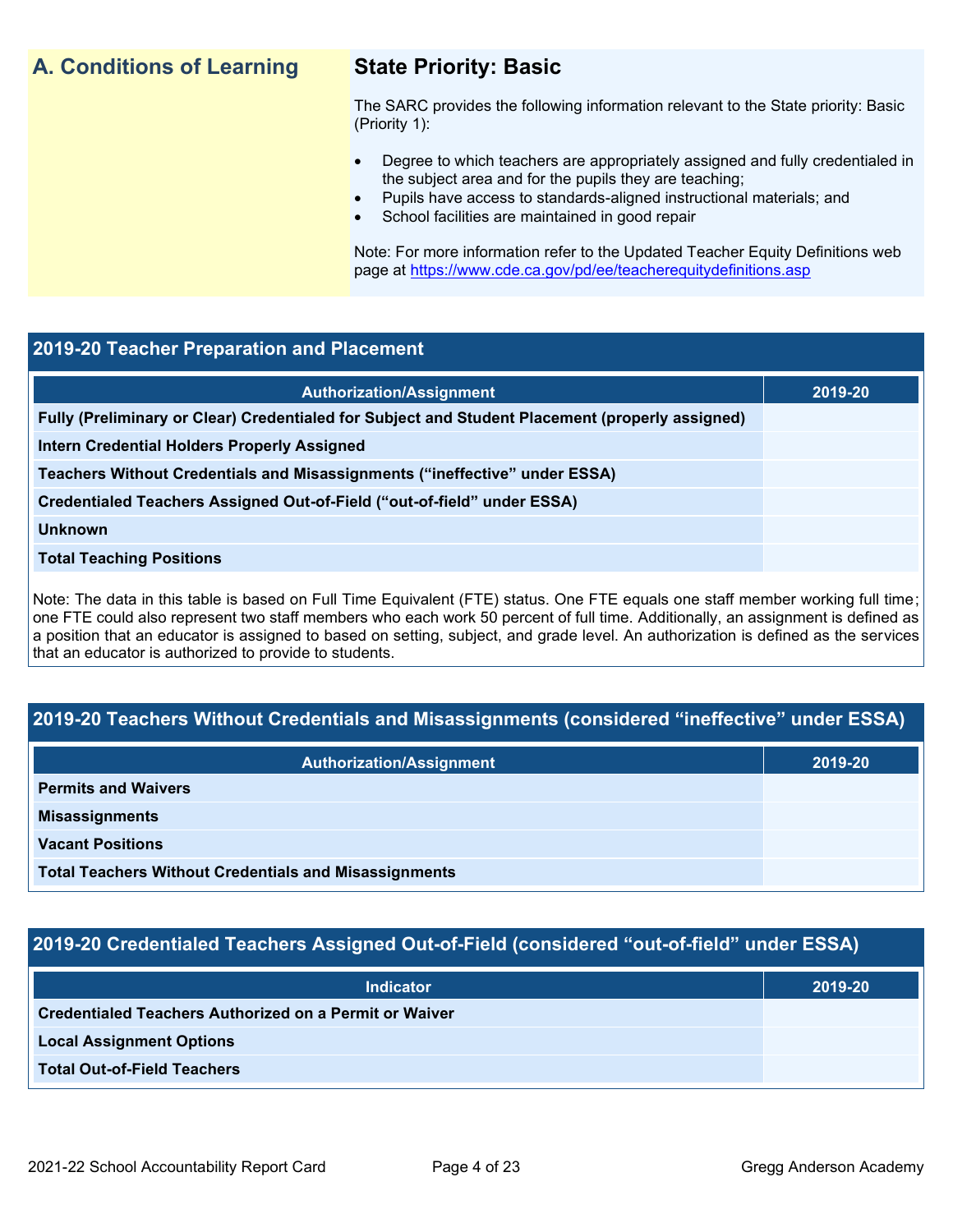### **2019-20 Class Assignments**

| Indicator                                                                                                                                           | 2019-20 |
|-----------------------------------------------------------------------------------------------------------------------------------------------------|---------|
| <b>Misassignments for English Learners</b><br>(a percentage of all the classes with English learners taught by teachers that are misassigned)       |         |
| No credential, permit or authorization to teach<br>(a percentage of all the classes taught by teachers with no record of an authorization to teach) |         |

## **2021-22 Quality, Currency, Availability of Textbooks and Other Instructional Materials**

Westside Union School District provides all students with textbooks and other instructional materials to support the district's adopted curricular programs. Funding is provided by the state for the acquisition of textbooks and instructional materials that are aligned with State Board adopted content standards in Reading/Language Arts/English Language Development, Mathematics, History/Social Science, and Science.

Our students are checked out textbooks annually by our librarian. In addition to the textbooks listed below students utilize Google Suite, online components that accompany the adopted curriculum and intervention programs. The following are the instructional programs currently adopted by our district please see the table below.

### **Year and month in which the data were collected** November 2021

| <b>Subject</b>                                         | Textbooks and Other Instructional Materials/year of<br><b>Adoption</b>                                                                    | <b>From</b><br><b>Most</b><br><b>Recent</b><br><b>Adoption</b> | <b>Percent</b><br><b>Students</b><br><b>Lacking Own</b><br><b>Assigned</b><br><b>Copy</b> |
|--------------------------------------------------------|-------------------------------------------------------------------------------------------------------------------------------------------|----------------------------------------------------------------|-------------------------------------------------------------------------------------------|
| <b>Reading/Language Arts</b>                           | TK Houghton Mifflin Splash (2012)<br>K-5 Houghton Mifflin Harcourt, Journeys CA (2017)<br>6-8 McGraw-Hill Education, Study Sync CA (2017) | Yes                                                            | $\Omega$                                                                                  |
| <b>Mathematics</b>                                     | TK Houghton Mifflin Harcourt, Expressions (2016)<br>K-5 McGraw Hill, My Math (2015)<br>6-8 Houghton Mifflin Harcourt, Go Math (2015)      | Yes                                                            | 0                                                                                         |
| <b>Science</b>                                         | K-5 Savvas Realize, California Elevate Science, 2020<br>6-8 Amplify Science California, 2020                                              | Yes                                                            | $\Omega$                                                                                  |
| <b>History-Social Science</b>                          | K-5 Pearson, My World California (2019)<br>6-8 Teachers' Curriculum Institute, History Alive! (2017)                                      | Yes                                                            | $\mathbf 0$                                                                               |
| <b>Foreign Language</b>                                |                                                                                                                                           |                                                                | N/A                                                                                       |
| <b>Health</b>                                          |                                                                                                                                           |                                                                | N/A                                                                                       |
| <b>Visual and Performing Arts</b>                      |                                                                                                                                           |                                                                | N/A                                                                                       |
| <b>Science Laboratory Equipment</b><br>$(grades 9-12)$ |                                                                                                                                           |                                                                | N/A                                                                                       |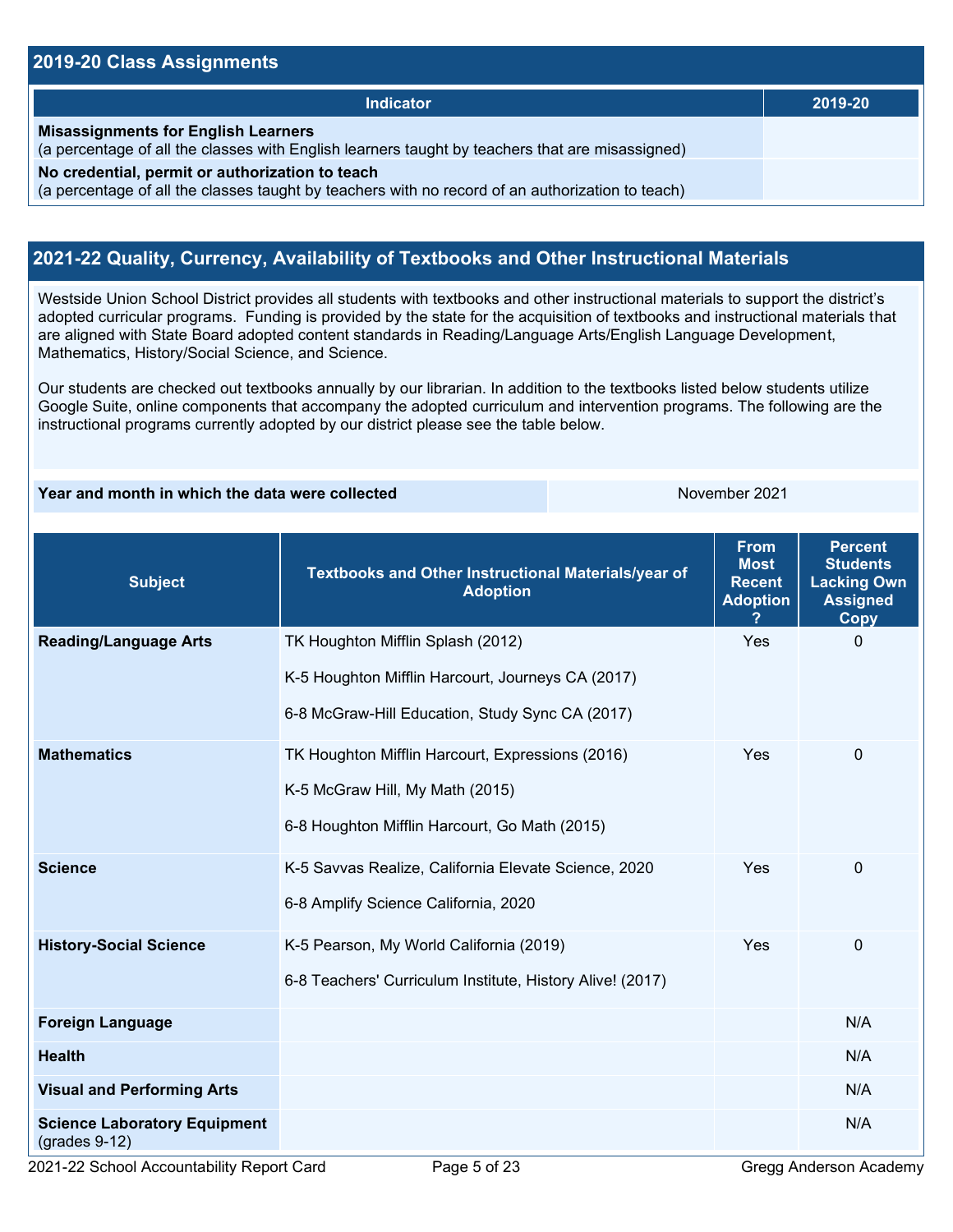### **School Facility Conditions and Planned Improvements**

Gregg Anderson School, located at 5151 West Avenue N8, Palmdale, CA was opened August, 2012, with eight new structures, which include Administrative offices, 28 classrooms, four kindergarten classrooms, five FS classrooms grades TK-5th, an am and pm special needs preschool program, APE room, RSP room, speech room, library, computer, and multipurpose building with a stage.

The school is completely fenced to provide a secure and safe environment for learning. The main playground includes a large grass area for Physical Education, track, baseball field, soccer field, hardcourt area that includes handball, basketball, tetherball, play structure and other outdoor games. The Kindergarten playground is fenced off from the main area and includes a play structure, sand box, and grass area where they can sit under the trees.

### **Year and month of the most recent FIT report** 10/30/2021 10/30/2021

| <b>System Inspected</b>                                                       | Rate<br>Good | Rate<br>Fair | Rate<br>Poor | <b>Repair Needed and Action Taken or Planned</b>                                                                                                                              |
|-------------------------------------------------------------------------------|--------------|--------------|--------------|-------------------------------------------------------------------------------------------------------------------------------------------------------------------------------|
| <b>Systems:</b><br>Gas Leaks, Mechanical/HVAC, Sewer                          | X            |              |              |                                                                                                                                                                               |
| Interior:<br><b>Interior Surfaces</b>                                         | $\sf X$      |              |              | RM A1: Transition strip needs reglued<br>RM A4: 2 tiles have holes<br>RM B9: Glue down transition strip 1 tile<br>RM C2: Missing 3 blind slats<br>RM D5: Blinds missing slats |
| Cleanliness:<br>Overall Cleanliness, Pest/Vermin Infestation                  | X            |              |              |                                                                                                                                                                               |
| <b>Electrical</b>                                                             | $\times$     |              |              |                                                                                                                                                                               |
| <b>Restrooms/Fountains:</b><br>Restrooms, Sinks/ Fountains                    | $\mathsf{X}$ |              |              |                                                                                                                                                                               |
| Safety:<br>Fire Safety, Hazardous Materials                                   | X            |              |              |                                                                                                                                                                               |
| Structural:<br><b>Structural Damage, Roofs</b>                                | $\mathsf{X}$ |              |              |                                                                                                                                                                               |
| <b>External:</b><br>Playground/School Grounds, Windows/<br>Doors/Gates/Fences | X            |              |              |                                                                                                                                                                               |

| <b>Overall Facility Rate</b> |      |      |      |  |  |
|------------------------------|------|------|------|--|--|
| <b>Exemplary</b>             | Good | Fair | Poor |  |  |
|                              |      |      |      |  |  |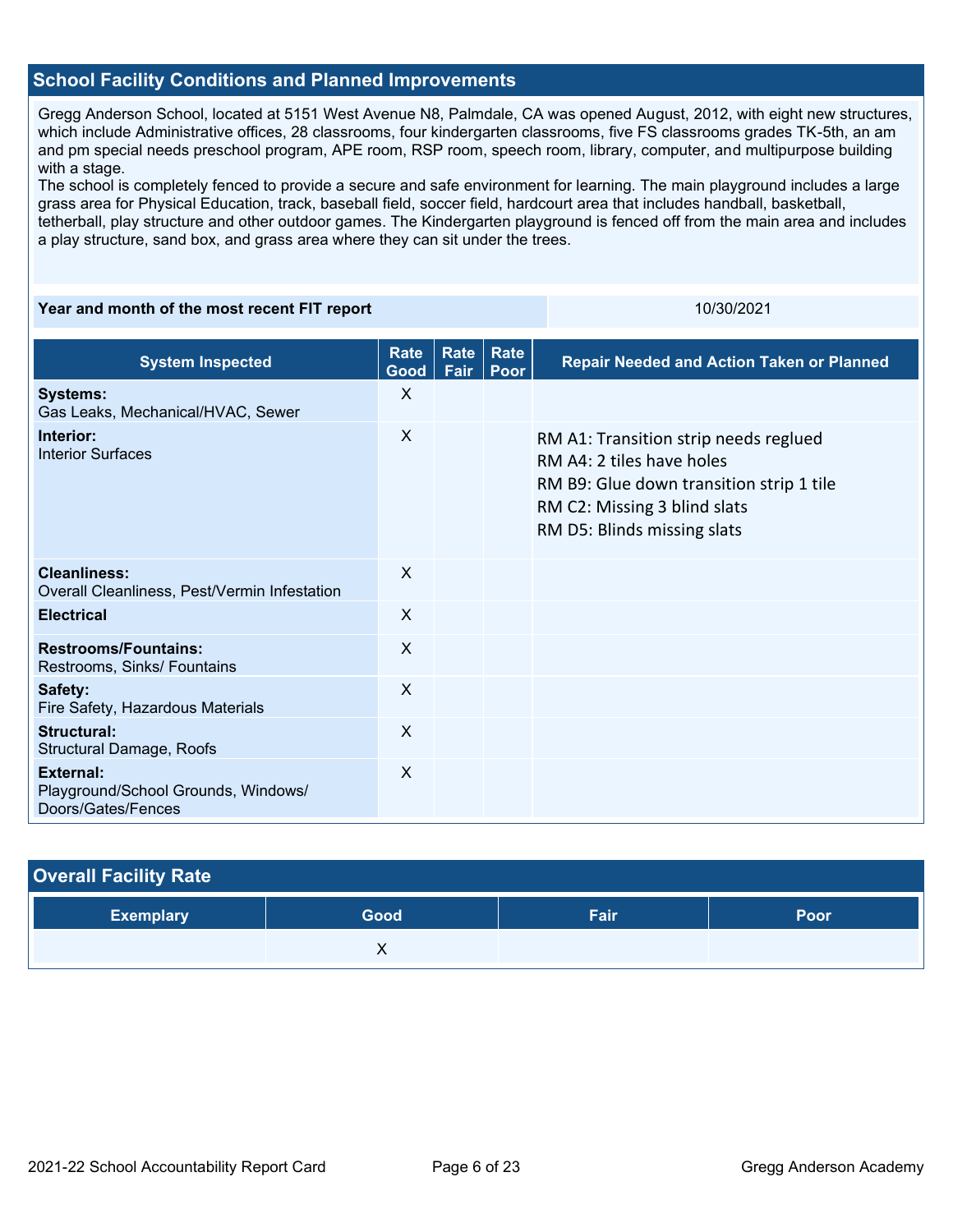# **B. Pupil Outcomes State Priority: Pupil Achievement**

The SARC provides the following information relevant to the State priority: Pupil Achievement (Priority 4):

### **Statewide Assessments**

(i.e., California Assessment of Student Performance and Progress [CAASPP] System includes the Smarter Balanced Summative Assessments for students in the general education population and the California Alternate Assessments [CAAs] for English language arts/literacy [ELA] and mathematics given in grades three through eight and grade eleven. Only eligible students may participate in the administration of the CAAs. CAAs items are aligned with alternate achievement standards, which are linked with the Common Core State Standards [CCSS] for students with the most significant cognitive disabilities).

The CAASPP System encompasses the following assessments and student participation requirements:

- 1. **Smarter Balanced Summative Assessments and CAAs for ELA** in grades three through eight and grade eleven.
- 2. **Smarter Balanced Summative Assessments and CAAs for mathematics** in grades three through eight and grade eleven.
- 3. **California Science Test (CAST) and CAAs for Science** in grades five, eight, and once in high school (i.e., grade ten, eleven, or twelve).

### **SARC Reporting in the 2020-2021 School Year Only**

Where the most viable option, LEAs were required to administer the statewide summative assessment in ELA and mathematics. Where a statewide summative assessment was not the most viable option for the LEA (or for one or more gradelevel[s] within the LEA) due to the pandemic, LEAs were allowed to report results from a different assessment that met the criteria established by the State Board of Education (SBE) on March 16, 2021. The assessments were required to be:

- Aligned with CA CCSS for ELA and mathematics;
- Available to students in grades 3 through 8, and grade 11; and
- Uniformly administered across a grade, grade span, school, or district to all eligible students.

### **Options**

Note that the CAAs could only be administered in-person following health and safety requirements. If it was not viable for the LEA to administer the CAAs in person with health and safety guidelines in place, the LEA was directed to not administer the tests. There were no other assessment options available for the CAAs. Schools administered the Smarter Balanced Summative Assessments for ELA and mathematics, other assessments that meet the SBE criteria, or a combination of both, and they could only choose one of the following:

- Smarter Balanced ELA and mathematics summative assessments;
- Other assessments meeting the SBE criteria; or
- Combination of Smarter Balanced ELA and mathematics summative assessments and other assessments.

The percentage of students who have successfully completed courses that satisfy the requirements for entrance to the University of California and the California State University, or career technical education sequences or programs of study.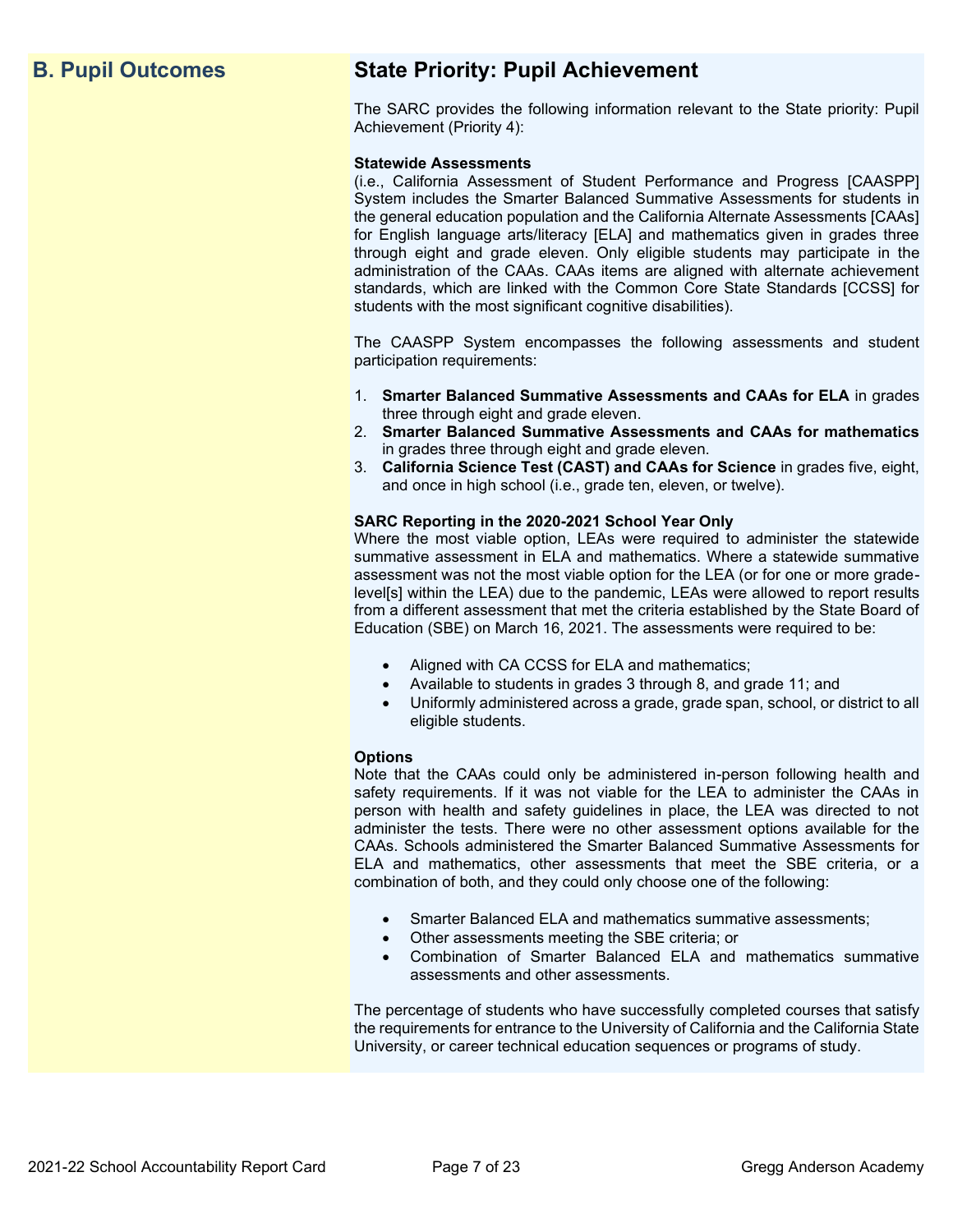### **Percentage of Students Meeting or Exceeding the State Standard on CAASPP**

This table displays CAASPP test results in ELA and mathematics for all students grades three through eight and grade eleven taking and completing a state-administered assessment.

The 2019-2020 data cells with N/A values indicate that the 2019-2020 data are not available due to the COVID-19 pandemic and resulting summative test suspension. The Executive Order N-30-20 was issued which waived the assessment, accountability, and reporting requirements for the 2019-2020 school year.

The 2020-2021 data cells have N/A values because these data are not comparable to other year data due to the COVID-19 pandemic during the 2020-2021 school year. Where the CAASPP assessments in ELA and/or mathematics is not the most viable option, the LEAs were allowed to administer local assessments. Therefore, the 2020-2021 data between school years for the school, district, state are not an accurate comparison. As such, it is inappropriate to compare results of the 2020-2021 school year to other school years.

| Subject                                                        | <b>School</b><br>2019-20 | <b>School</b><br>2020-21 | <b>District</b><br>2019-20 | <b>District</b><br>2020-21 | <b>State</b><br>2019-20 | <b>State</b><br>2020-21 |
|----------------------------------------------------------------|--------------------------|--------------------------|----------------------------|----------------------------|-------------------------|-------------------------|
| <b>English Language Arts/Literacy</b><br>$(grades 3-8 and 11)$ | N/A                      | N/A                      | N/A                        | N/A                        | N/A                     | N/A                     |
| <b>Mathematics</b><br>$(grades 3-8 and 11)$                    | N/A                      | N/A                      | N/A                        | N/A                        | N/A                     | N/A                     |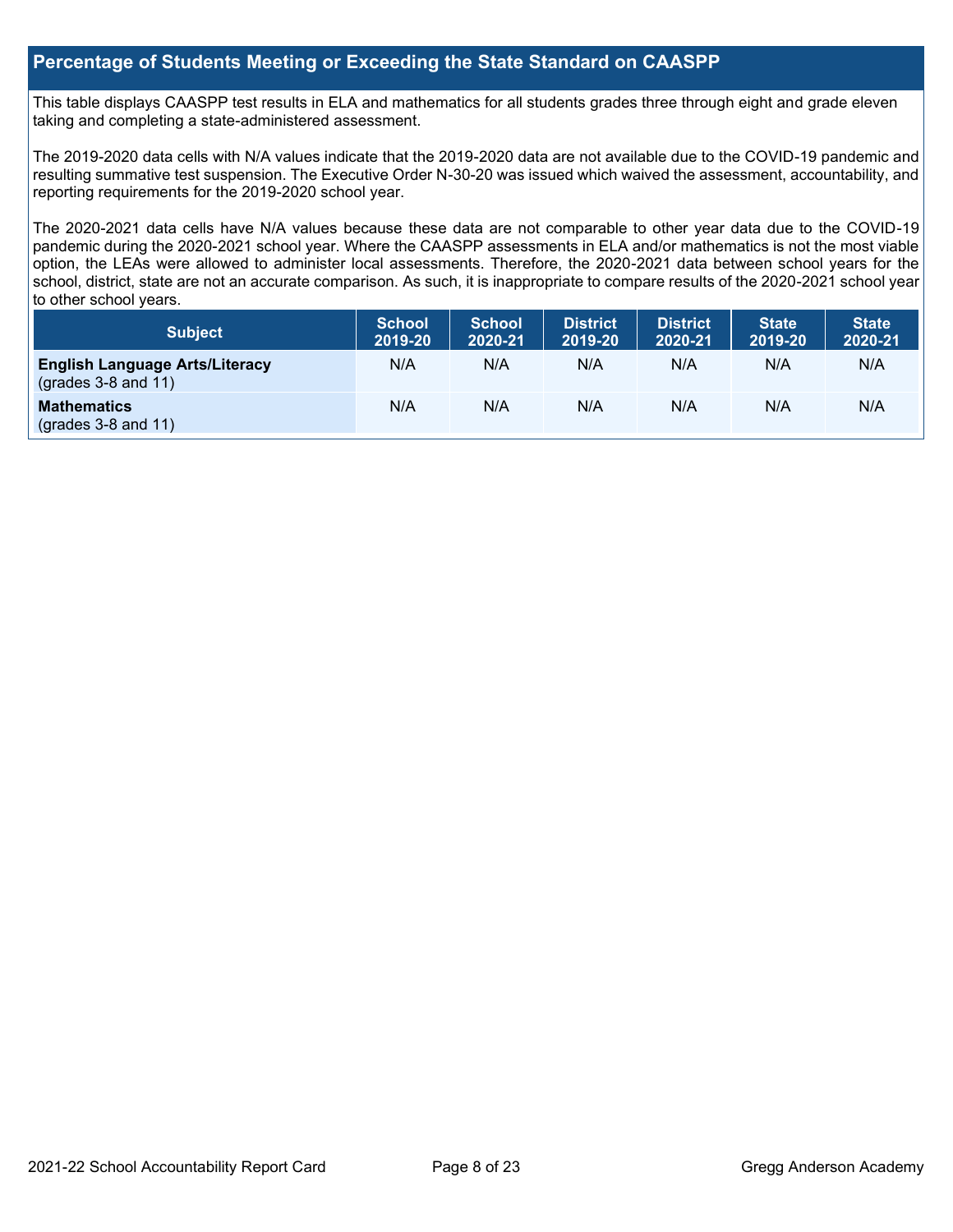## **2020-21 CAASPP Test Results in ELA by Student Group**

This table displays CAASPP test results in ELA by student group for students grades three through eight and grade eleven taking and completing a state-administered assessment. The CDE will populate this table for schools in cases where the school administered the CAASPP assessment. In cases where the school administered a local assessment instead of CAASPP, the CDE will populate this table with "NT" values, meaning this school did not test students using the CAASPP. See the local assessment(s) table for more information.

| <b>CAASPP</b><br><b>Student Groups</b>               | <b>CAASPP</b><br><b>Total</b><br><b>Enrollment</b> | <b>CAASPP</b><br><b>Number</b><br><b>Tested</b> | <b>CAASPP</b><br><b>Percent</b><br><b>Tested</b> | <b>CAASPP</b><br><b>Percent</b><br><b>Not Tested</b> | <b>CAASPP</b><br><b>Percent</b><br><b>Met or</b><br><b>Exceeded</b> |
|------------------------------------------------------|----------------------------------------------------|-------------------------------------------------|--------------------------------------------------|------------------------------------------------------|---------------------------------------------------------------------|
| <b>All Students</b>                                  | 461                                                | 13                                              | 2.82                                             | 97.18                                                | 7.69                                                                |
| <b>Female</b>                                        | 221                                                | 4                                               | 1.81                                             | 98.19                                                | --                                                                  |
| <b>Male</b>                                          | 240                                                | 9                                               | 3.75                                             | 96.25                                                | --                                                                  |
| American Indian or Alaska Native                     | $\mathbf 0$                                        | $\mathbf 0$                                     | $\mathbf 0$                                      | 0                                                    | $\mathbf 0$                                                         |
| <b>Asian</b>                                         | 22                                                 | 0                                               | $\mathbf 0$                                      | 100                                                  | --                                                                  |
| <b>Black or African American</b>                     | 22                                                 | 1                                               | 4.55                                             | 95.45                                                | $\sim$                                                              |
| <b>Filipino</b>                                      | --                                                 | --                                              | --                                               |                                                      |                                                                     |
| <b>Hispanic or Latino</b>                            | 185                                                | 6                                               | 3.24                                             | 96.76                                                | $=$                                                                 |
| Native Hawaiian or Pacific Islander                  | $\qquad \qquad -$                                  | --                                              | $\sim$                                           | --                                                   | --                                                                  |
| <b>Two or More Races</b>                             | 36                                                 | 0                                               | $\mathbf 0$                                      | 100                                                  | --                                                                  |
| <b>White</b>                                         | 190                                                | 5                                               | 2.63                                             | 97.37                                                | --                                                                  |
| <b>English Learners</b>                              | 15                                                 | $\mathbf 0$                                     | $\mathbf{0}$                                     | 100                                                  |                                                                     |
| <b>Foster Youth</b>                                  | $\qquad \qquad -$                                  | $-$                                             | $- -$                                            |                                                      |                                                                     |
| <b>Homeless</b>                                      | 34                                                 | $\overline{2}$                                  | 5.88                                             | 94.12                                                | --                                                                  |
| <b>Military</b>                                      | 12                                                 | 0                                               | $\mathbf 0$                                      | 100                                                  | --                                                                  |
| <b>Socioeconomically Disadvantaged</b>               | 123                                                | $\overline{7}$                                  | 5.69                                             | 94.31                                                | --                                                                  |
| <b>Students Receiving Migrant Education Services</b> | $\Omega$                                           | $\Omega$                                        | $\Omega$                                         | $\mathbf{0}$                                         | $\Omega$                                                            |
| <b>Students with Disabilities</b>                    | 84                                                 | 13                                              | 15.48                                            | 84.52                                                | 7.69                                                                |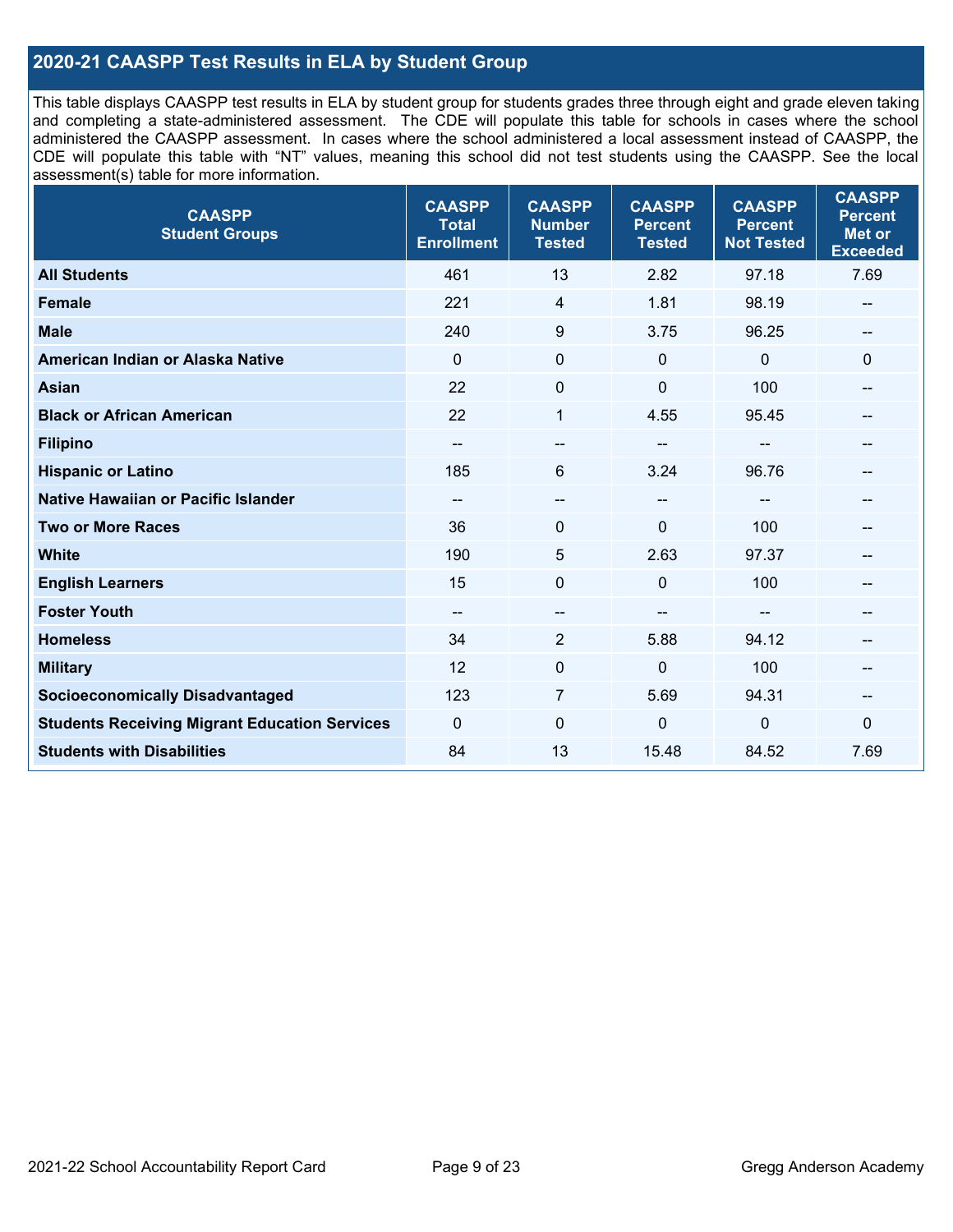### **2020-21 CAASPP Test Results in Math by Student Group**

This table displays CAASPP test results in Math by student group for students grades three through eight and grade eleven taking and completing a state-administered assessment. The CDE will populate this table for schools in cases where the school administered the CAASPP assessment. In cases where the school administered a local assessment instead of CAASPP, the CDE will populate this table with "NT" values, meaning this school did not test students using the CAASPP. See the local assessment(s) table for more information.

| <b>CAASPP</b><br><b>Student Groups</b>               | <b>CAASPP</b><br><b>Total</b><br><b>Enrollment</b> | <b>CAASPP</b><br><b>Number</b><br><b>Tested</b> | <b>CAASPP</b><br><b>Percent</b><br><b>Tested</b> | <b>CAASPP</b><br><b>Percent</b><br><b>Not Tested</b> | <b>CAASPP</b><br><b>Percent</b><br><b>Met or</b><br><b>Exceeded</b> |
|------------------------------------------------------|----------------------------------------------------|-------------------------------------------------|--------------------------------------------------|------------------------------------------------------|---------------------------------------------------------------------|
| <b>All Students</b>                                  | 461                                                | 13                                              | 2.82                                             | 97.18                                                | 15.38                                                               |
| <b>Female</b>                                        | 221                                                | 4                                               | 1.81                                             | 98.19                                                | --                                                                  |
| <b>Male</b>                                          | 240                                                | 9                                               | 3.75                                             | 96.25                                                | $\qquad \qquad -$                                                   |
| American Indian or Alaska Native                     | $\mathbf{0}$                                       | $\mathbf 0$                                     | 0                                                | $\mathbf 0$                                          | $\mathbf 0$                                                         |
| <b>Asian</b>                                         | 22                                                 | 0                                               | 0.00                                             | 100.00                                               | --                                                                  |
| <b>Black or African American</b>                     | 22                                                 | 1                                               | 4.55                                             | 95.45                                                | --                                                                  |
| <b>Filipino</b>                                      | --                                                 | --                                              | --                                               |                                                      |                                                                     |
| <b>Hispanic or Latino</b>                            | 185                                                | 6                                               | 3.24                                             | 96.76                                                | --                                                                  |
| <b>Native Hawaiian or Pacific Islander</b>           | --                                                 | --                                              | --                                               | $\overline{\phantom{a}}$                             | --                                                                  |
| <b>Two or More Races</b>                             | 36                                                 | 0                                               | 0.00                                             | 100.00                                               | --                                                                  |
| <b>White</b>                                         | 190                                                | 5                                               | 2.63                                             | 97.37                                                | --                                                                  |
| <b>English Learners</b>                              | 15                                                 | $\mathbf 0$                                     | 0.00                                             | 100.00                                               | --                                                                  |
| <b>Foster Youth</b>                                  | --                                                 | $\qquad \qquad -$                               | --                                               |                                                      |                                                                     |
| <b>Homeless</b>                                      | 34                                                 | $\overline{2}$                                  | 5.88                                             | 94.12                                                | --                                                                  |
| <b>Military</b>                                      | 12                                                 | $\pmb{0}$                                       | 0.00                                             | 100.00                                               | --                                                                  |
| <b>Socioeconomically Disadvantaged</b>               | 123                                                | 7                                               | 5.69                                             | 94.31                                                | --                                                                  |
| <b>Students Receiving Migrant Education Services</b> | $\mathbf{0}$                                       | $\Omega$                                        | 0                                                | $\mathbf 0$                                          | $\mathbf 0$                                                         |
| <b>Students with Disabilities</b>                    | 84                                                 | 13                                              | 15.48                                            | 84.52                                                | 15.38                                                               |

### **2020-21 Local Assessment Test Results in ELA by Student Group**

This table displays Local Assessment test results in ELA by student group for students grades three through eight and grade eleven. LEAs/schools will populate this table for schools in cases where the school administered a local assessment. In cases where the school administered the CAASPP assessment, LEAs/schools will populate this table with "N/A" values in all cells, meaning this table is Not Applicable for this school.

\*At or above the grade-level standard in the context of the local assessment administered.

### **2020-21 Local Assessment Test Results in Math by Student Group**

This table displays Local Assessment test results in Math by student group for students grades three through eight and grade eleven. LEAs/schools will populate this table for schools in cases where the school administered a local assessment. In cases where the school administered the CAASPP assessment, LEAs/schools will populate this table with "N/A" values in all cells, meaning this table is Not Applicable for this school.

\*At or above the grade-level standard in the context of the local assessment administered.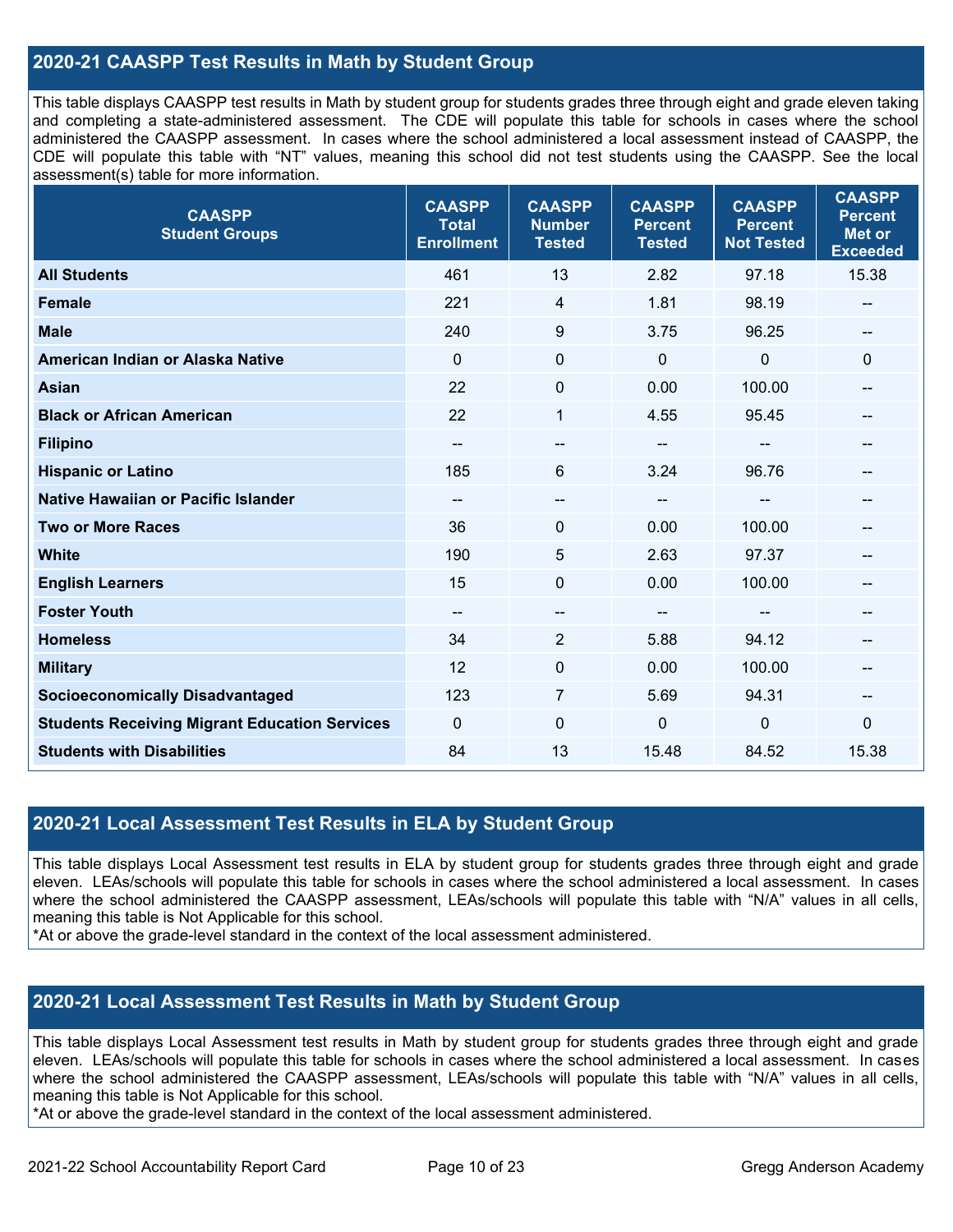### **CAASPP Test Results in Science for All Students**

This table displays the percentage of all students grades five, eight, and High School meeting or exceeding the State Standard.

The 2019-2020 data cells with N/A values indicate that the 2019-2020 data are not available due to the COVID-19 pandemic and resulting summative testing suspension. The Executive Order N-30-20 was issued which waived the assessment, accountability, and reporting requirements for the 2019-2020 school year.

For any 2020-2021 data cells with N/T values indicate that this school did not test students using the CAASPP Science.

| <b>Subject</b>                                  | <b>School</b> | <b>School</b> | <b>District</b> | District. | <b>State</b> | <b>State</b> |
|-------------------------------------------------|---------------|---------------|-----------------|-----------|--------------|--------------|
|                                                 | 2019-20       | 2020-21       | 2019-20         | 2020-21   | 2019-20      | 2020-21      |
| <b>Science</b><br>(grades 5, 8 and high school) | N/A           | NT            | N/A             | NT        | N/A          | 28.72        |

### **2020-21 CAASPP Test Results in Science by Student Group**

This table displays CAASPP test results in Science by student group for students grades five, eight, and High School. For any data cells with N/T values indicate that this school did not test students using the CAASPP Science.

| <b>Student Group</b>                                 | <b>Total</b><br><b>Enrollment</b> | <b>Number</b><br><b>Tested</b> | <b>Percent</b><br><b>Tested</b> | <b>Percent</b><br><b>Not Tested</b> | <b>Percent</b><br><b>Met or</b><br><b>Exceeded</b> |
|------------------------------------------------------|-----------------------------------|--------------------------------|---------------------------------|-------------------------------------|----------------------------------------------------|
| <b>All Students</b>                                  | 111                               | <b>NT</b>                      | <b>NT</b>                       | <b>NT</b>                           | <b>NT</b>                                          |
| <b>Female</b>                                        | 58                                | <b>NT</b>                      | <b>NT</b>                       |                                     |                                                    |
| <b>Male</b>                                          | 53                                | <b>NT</b>                      | <b>NT</b>                       |                                     |                                                    |
| American Indian or Alaska Native                     | 0                                 | 0                              | $\mathbf 0$                     | $\mathbf 0$                         | $\mathbf 0$                                        |
| <b>Asian</b>                                         | --                                | <b>NT</b>                      | <b>NT</b>                       | <b>NT</b>                           | <b>NT</b>                                          |
| <b>Black or African American</b>                     | --                                | <b>NT</b>                      | <b>NT</b>                       | <b>NT</b>                           | <b>NT</b>                                          |
| <b>Filipino</b>                                      |                                   | <b>NT</b>                      | <b>NT</b>                       | <b>NT</b>                           | <b>NT</b>                                          |
| <b>Hispanic or Latino</b>                            | 43                                | <b>NT</b>                      | <b>NT</b>                       | <b>NT</b>                           | <b>NT</b>                                          |
| Native Hawaiian or Pacific Islander                  | 0                                 | $\mathbf 0$                    | $\mathbf{0}$                    | $\overline{0}$                      | $\mathbf 0$                                        |
| <b>Two or More Races</b>                             | --                                | <b>NT</b>                      | <b>NT</b>                       | <b>NT</b>                           | <b>NT</b>                                          |
| <b>White</b>                                         | 47                                | <b>NT</b>                      | <b>NT</b>                       | <b>NT</b>                           | <b>NT</b>                                          |
| <b>English Learners</b>                              | 0                                 | $\mathbf 0$                    | $\mathbf 0$                     | $\mathbf 0$                         | $\mathbf 0$                                        |
| <b>Foster Youth</b>                                  | 0                                 | $\mathbf 0$                    | $\mathbf 0$                     | $\mathbf 0$                         | $\mathbf 0$                                        |
| <b>Homeless</b>                                      | 12                                | <b>NT</b>                      | <b>NT</b>                       | <b>NT</b>                           | <b>NT</b>                                          |
| <b>Military</b>                                      | --                                | <b>NT</b>                      | <b>NT</b>                       | <b>NT</b>                           | <b>NT</b>                                          |
| <b>Socioeconomically Disadvantaged</b>               | 35                                | <b>NT</b>                      | <b>NT</b>                       | <b>NT</b>                           | <b>NT</b>                                          |
| <b>Students Receiving Migrant Education Services</b> | 0                                 | 0                              | $\mathbf{0}$                    | $\mathbf{0}$                        | $\mathbf{0}$                                       |
| <b>Students with Disabilities</b>                    | --                                | <b>NT</b>                      | <b>NT</b>                       | <b>NT</b>                           | <b>NT</b>                                          |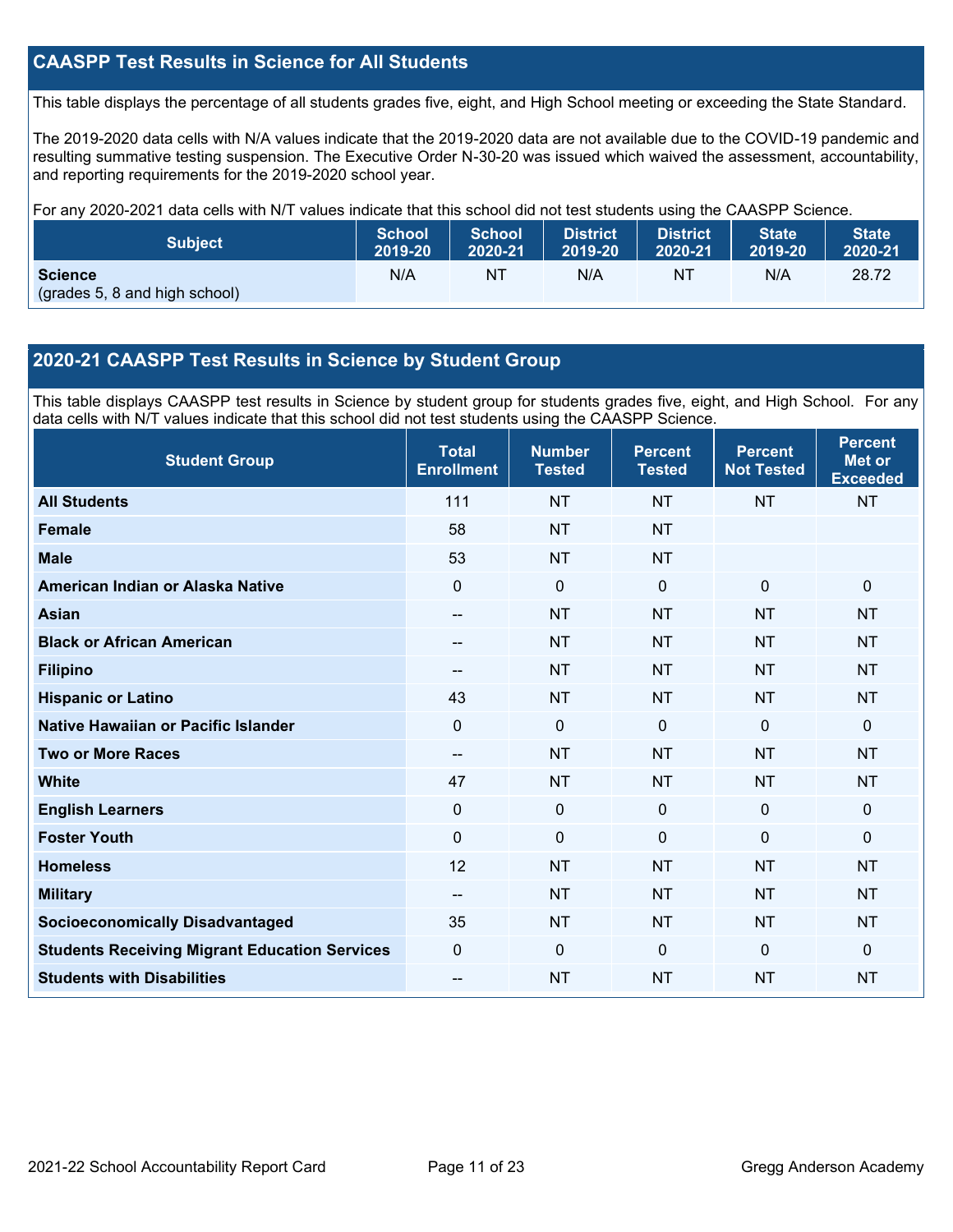# **B. Pupil Outcomes State Priority: Other Pupil Outcomes**

The SARC provides the following information relevant to the State priority: Other Pupil Outcomes (Priority 8): Pupil outcomes in the subject area of physical education.

### **2020-21 California Physical Fitness Test Results**

Due to the COVID-19 crisis, the Physical Fitness Test was suspended during the 2020-2021 school year and therefore no data are reported and each cell in this table is populated with "N/A."

| <b>Grade Level</b> | <b>Four of Six Fitness Standards</b> | <b>Five of Six Fitness Standards</b> | Percentage of Students Meeting   Percentage of Students Meeting   Percentage of Students Meeting  <br><b>Six of Six Fitness Standards</b> |
|--------------------|--------------------------------------|--------------------------------------|-------------------------------------------------------------------------------------------------------------------------------------------|
| Grade 5            | N/A                                  | N/A                                  | N/A                                                                                                                                       |
| Grade 7            | N/A                                  | N/A                                  | N/A                                                                                                                                       |
| Grade 9            | N/A                                  | N/A                                  | N/A                                                                                                                                       |

# **C. Engagement State Priority: Parental Involvement**

The SARC provides the following information relevant to the State priority: Parental Involvement (Priority 3): Efforts the school district makes to seek parent input in making decisions regarding the school district and at each school site.

### **2021-22 Opportunities for Parental Involvement**

The staff of Gregg Anderson Academy recognizes that parents/guardians are their children's first and most influential teachers and that continued parental involvement in the education of children contributes greatly to student achievement and to a positive school environment. We have a tremendous amount of parental support at Gregg Anderson Academy from parent volunteers, PTA, ELAC and more. Parents contribute to our school both with their time volunteering in the classroom and at the school site, as well as through their monetary donations. Parents at Gregg Anderson Academy have been instrumental in helping to establish connections within the community and to the various industries (Borax Mine, Lockheed, Skunk Works, Northrup, etc. within our valley. Parents have many opportunities to participate in all PTA functions, as well as serve on several committees including: PTA executive board and committee chair positions; English Learner Advisory Committee (ELAC), School Site Council (SSC), District English Learner Advisory Committee (DELAC) as well as attend the Superintendents Advisory Committee.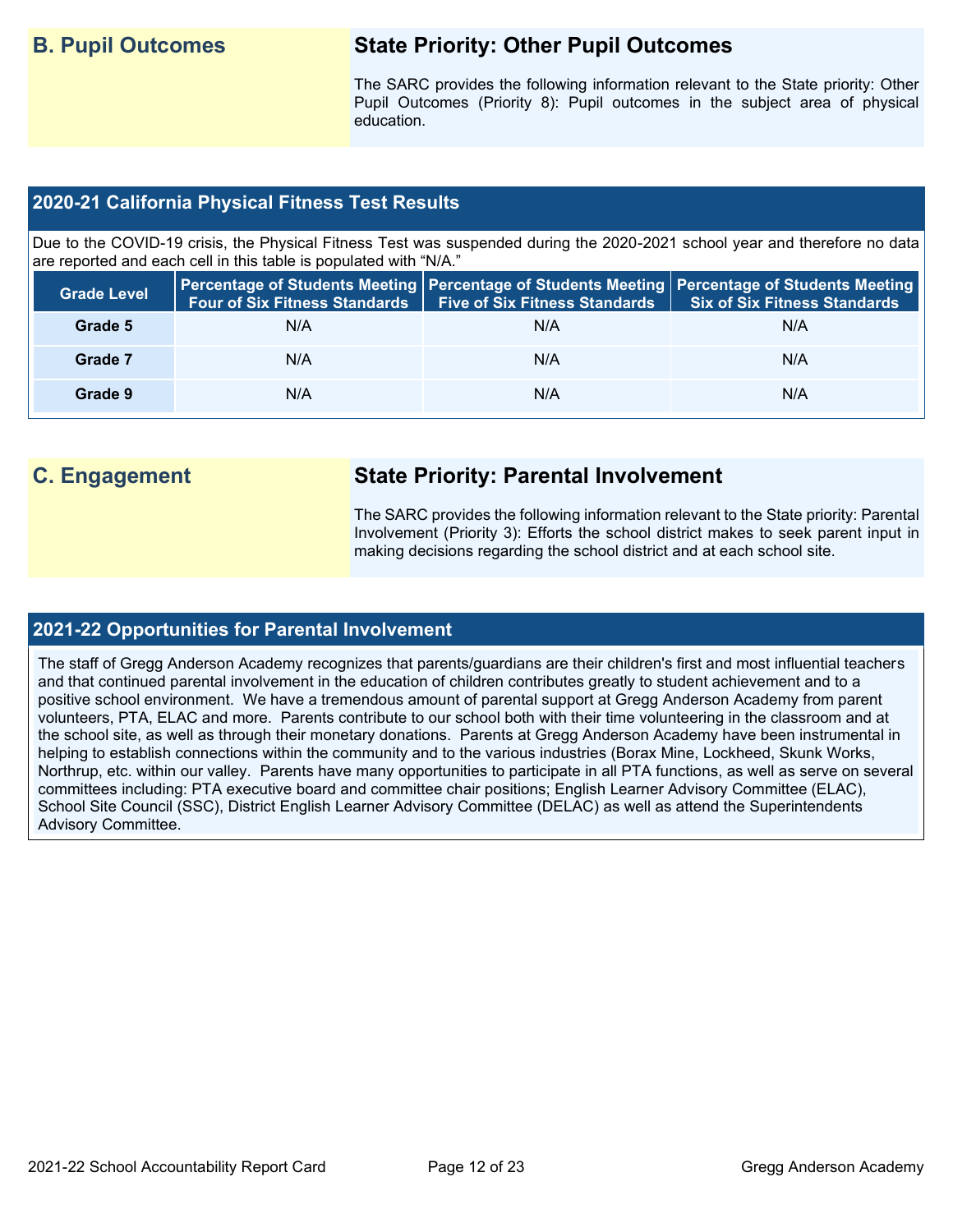## **2020-21 Chronic Absenteeism by Student Group**

| <b>Student Group</b>                                 | <b>Cumulative</b><br><b>Enrollment</b> | <b>Chronic</b><br><b>Absenteeism</b><br><b>Eligible Enrollment</b> | <b>Chronic</b><br><b>Absenteeism</b><br><b>Count</b> | <b>Chronic</b><br><b>Absenteeism</b><br><b>Rate</b> |
|------------------------------------------------------|----------------------------------------|--------------------------------------------------------------------|------------------------------------------------------|-----------------------------------------------------|
| <b>All Students</b>                                  | 858                                    | 841                                                                | 34                                                   | 4.0                                                 |
| <b>Female</b>                                        | 422                                    | 415                                                                | 13                                                   | 3.1                                                 |
| <b>Male</b>                                          | 436                                    | 426                                                                | 21                                                   | 4.9                                                 |
| American Indian or Alaska Native                     | $\Omega$                               | $\mathbf{0}$                                                       | $\mathbf{0}$                                         | 0.0                                                 |
| Asian                                                | 42                                     | 42                                                                 | $\mathbf{0}$                                         | 0.0                                                 |
| <b>Black or African American</b>                     | 37                                     | 37                                                                 | 6                                                    | 16.2                                                |
| <b>Filipino</b>                                      | 13                                     | 13                                                                 | $\overline{2}$                                       | 15.4                                                |
| <b>Hispanic or Latino</b>                            | 332                                    | 326                                                                | 14                                                   | 4.3                                                 |
| Native Hawaiian or Pacific Islander                  | $\overline{2}$                         | $\overline{2}$                                                     | $\overline{2}$                                       | 100.0                                               |
| <b>Two or More Races</b>                             | 66                                     | 66                                                                 | $\mathbf{0}$                                         | 0.0                                                 |
| <b>White</b>                                         | 366                                    | 355                                                                | 10                                                   | 2.8                                                 |
| <b>English Learners</b>                              | 31                                     | 29                                                                 | $\mathbf{0}$                                         | 0.0                                                 |
| <b>Foster Youth</b>                                  | $\overline{7}$                         | $6\phantom{1}$                                                     | 2                                                    | 33.3                                                |
| <b>Homeless</b>                                      | 36                                     | 35                                                                 | 3                                                    | 8.6                                                 |
| <b>Socioeconomically Disadvantaged</b>               | 226                                    | 225                                                                | 23                                                   | 10.2                                                |
| <b>Students Receiving Migrant Education Services</b> | $\mathbf{0}$                           | $\mathbf{0}$                                                       | $\Omega$                                             | 0.0                                                 |
| <b>Students with Disabilities</b>                    | 150                                    | 149                                                                | 23                                                   | 15.4                                                |

# **C. Engagement State Priority: School Climate**

The SARC provides the following information relevant to the State priority: School Climate (Priority 6):

- Pupil suspension rates;
- Pupil expulsion rates; and
- Other local measures on the sense of safety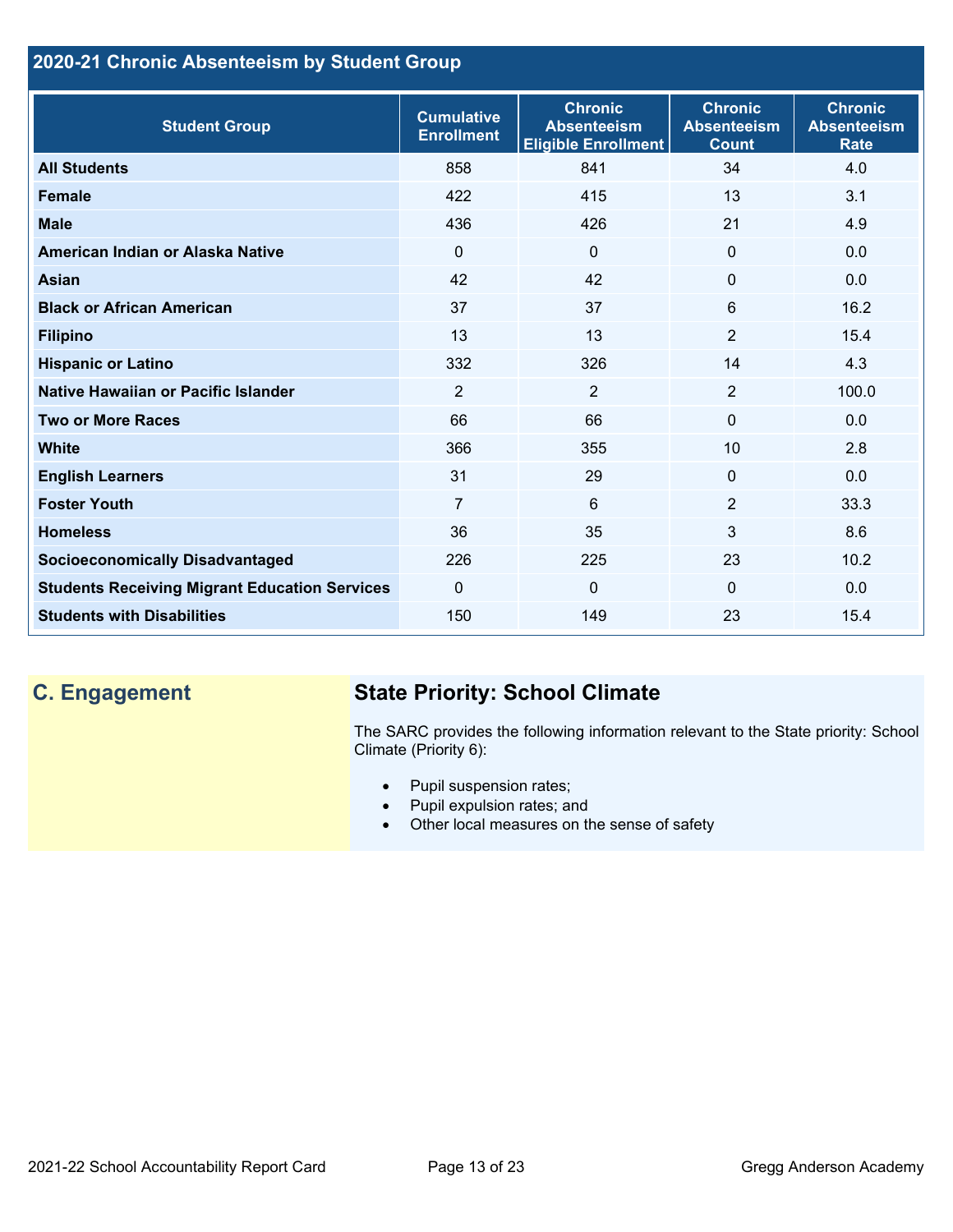### **Suspensions and Expulsions**

This table displays suspensions and expulsions data collected between July through June, each full school year respectively. Data collected during the 2020-21 school year may not be comparable to earlier years of this collection due to differences in learning mode instruction in response to the COVID-19 pandemic.

| <b>Subject</b>     | <b>School</b><br>2018-19 | <b>School</b><br>2020-21 | <b>District</b><br>2018-19 | <b>District</b><br>2020-21 | <b>State</b><br>2018-19 | <b>State</b><br>2020-21 |
|--------------------|--------------------------|--------------------------|----------------------------|----------------------------|-------------------------|-------------------------|
| <b>Suspensions</b> | 0.74                     | 0.00                     | 3.21                       | 0.02                       | 3.47                    | 0.20                    |
| <b>Expulsions</b>  | 0.00                     | 0.00                     | 0.00                       | 0.00                       | 0.08                    | 0.00                    |

This table displays suspensions and expulsions data collected between July through February, partial school year due to the COVID-19 pandemic. The 2019-2020 suspensions and expulsions rate data are not comparable to other year data because the 2019-2020 school year is a partial school year due to the COVID-19 crisis. As such, it would be inappropriate to make any comparisons in rates of suspensions and expulsions in the 2019-2020 school year compared to other school years.

| <b>Subject</b>     | School<br>2019-20 | <b>District</b><br>2019-20 | <b>State</b><br>2019-20 |
|--------------------|-------------------|----------------------------|-------------------------|
| <b>Suspensions</b> | 0.97              | 1.86                       | 2.45                    |
| <b>Expulsions</b>  | 0.00              | 0.00                       | 0.05                    |

### **2020-21 Suspensions and Expulsions by Student Group**

| <b>Student Group</b>                                 | <b>Suspensions Rate</b> | <b>Expulsions Rate</b> |
|------------------------------------------------------|-------------------------|------------------------|
| <b>All Students</b>                                  | 0.00                    | 0.00                   |
| Female                                               | 0.00                    | 0.00                   |
| <b>Male</b>                                          | 0.00                    | 0.00                   |
| American Indian or Alaska Native                     | 0.00                    | 0.00                   |
| <b>Asian</b>                                         | 0.00                    | 0.00                   |
| <b>Black or African American</b>                     | 0.00                    | 0.00                   |
| <b>Filipino</b>                                      | 0.00                    | 0.00                   |
| <b>Hispanic or Latino</b>                            | 0.00                    | 0.00                   |
| Native Hawaiian or Pacific Islander                  | 0.00                    | 0.00                   |
| <b>Two or More Races</b>                             | 0.00                    | 0.00                   |
| <b>White</b>                                         | 0.00                    | 0.00                   |
| <b>English Learners</b>                              | 0.00                    | 0.00                   |
| <b>Foster Youth</b>                                  | 0.00                    | 0.00                   |
| <b>Homeless</b>                                      | 0.00                    | 0.00                   |
| <b>Socioeconomically Disadvantaged</b>               |                         |                        |
| <b>Students Receiving Migrant Education Services</b> | 0.00                    | 0.00                   |
| <b>Students with Disabilities</b>                    |                         |                        |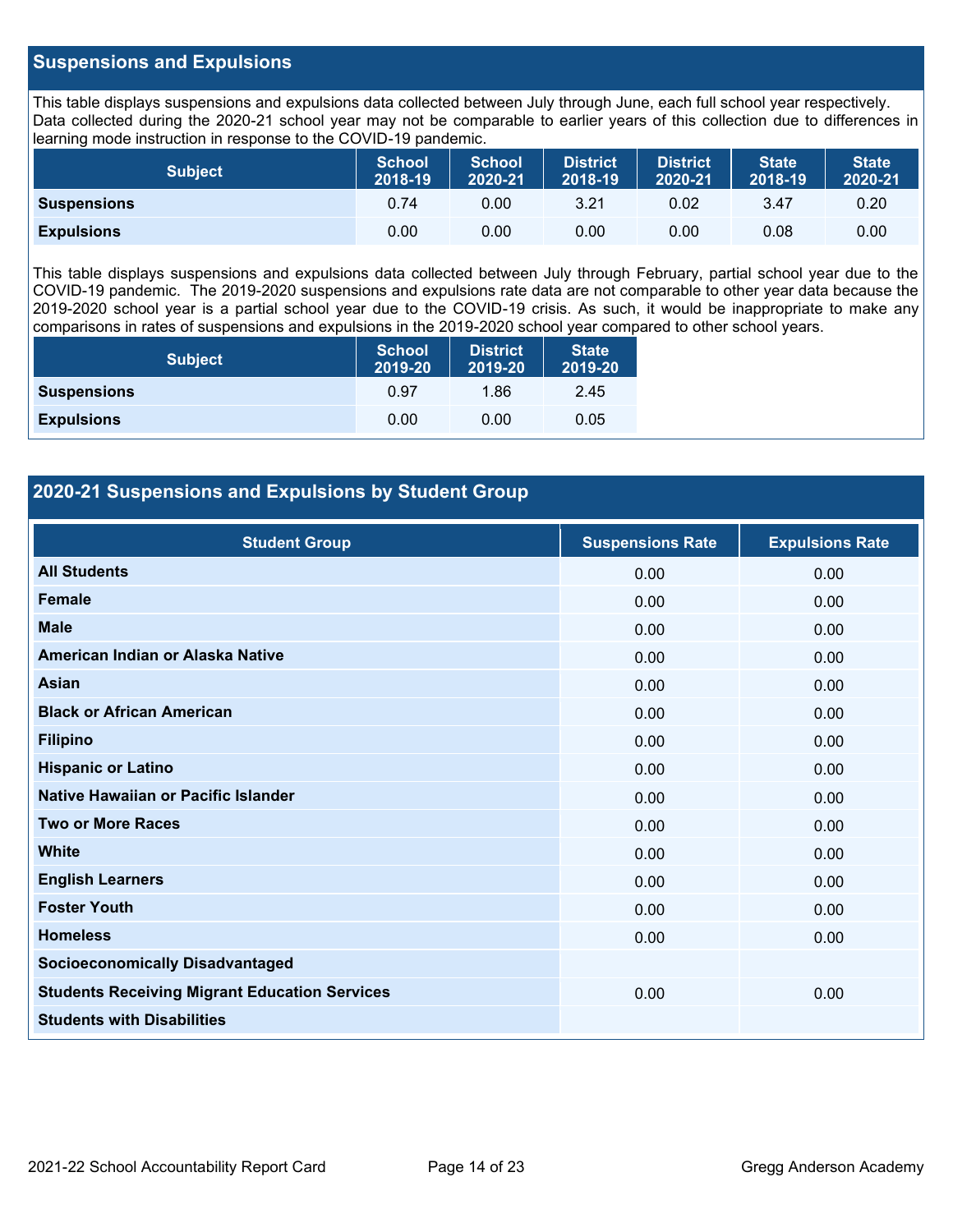### **2021-22 School Safety Plan**

In compliance with Senate Bill 187 and Education Code 35294.6 each Westside School has developed a comprehensive safety plan. The elements of this plan include disaster preparedness and procedures. The Emergency Preparedness Plan is reviewed with the staff and students yearly. Gregg Anderson holds quarterly Safety Committee Meetings which, is comprised of staff and parents. Routine emergency preparedness drills are conducted monthly to ensure the safety and well being of students and staff in the event that there is a need for such an evacuation. Gregg Anderson also participates in an annual Great Shake Out Drill annually, in the month of October. Gregg Anderson also participates in training regarding student and staff safety. CPR and First Aide classes are also offered and available for all staff members to complete.

# **D. Other SARC Information Information Required in the SARC**

The information in this section is required to be in the SARC but is not included in the state priorities for LCFF.

### **2018-19 Elementary Average Class Size and Class Size Distribution**

This table displays the 2018-19 average class size and class size distribution. The columns titled "Number of Classes" indicates how many classes fall into each size category (a range of total students per class). The "Other" category is for multigrade level classes.

| <b>Grade Level</b> | <b>Average</b><br><b>Class Size</b> | 1-20 Students | Number of Classes with   Number of Classes with  <br>21-32 Students | <b>Number of Classes with</b><br>33+ Students |
|--------------------|-------------------------------------|---------------|---------------------------------------------------------------------|-----------------------------------------------|
| K                  | 26                                  |               | 4                                                                   |                                               |
|                    | 30                                  |               | 4                                                                   |                                               |
|                    | 30                                  |               | 4                                                                   |                                               |
|                    | 30                                  |               | 4                                                                   |                                               |
|                    | 27                                  |               | 4                                                                   |                                               |
| 5                  | 32                                  |               | 4                                                                   |                                               |
| 6                  | 23                                  |               | 4                                                                   |                                               |
| <b>Other</b>       | 11                                  |               |                                                                     |                                               |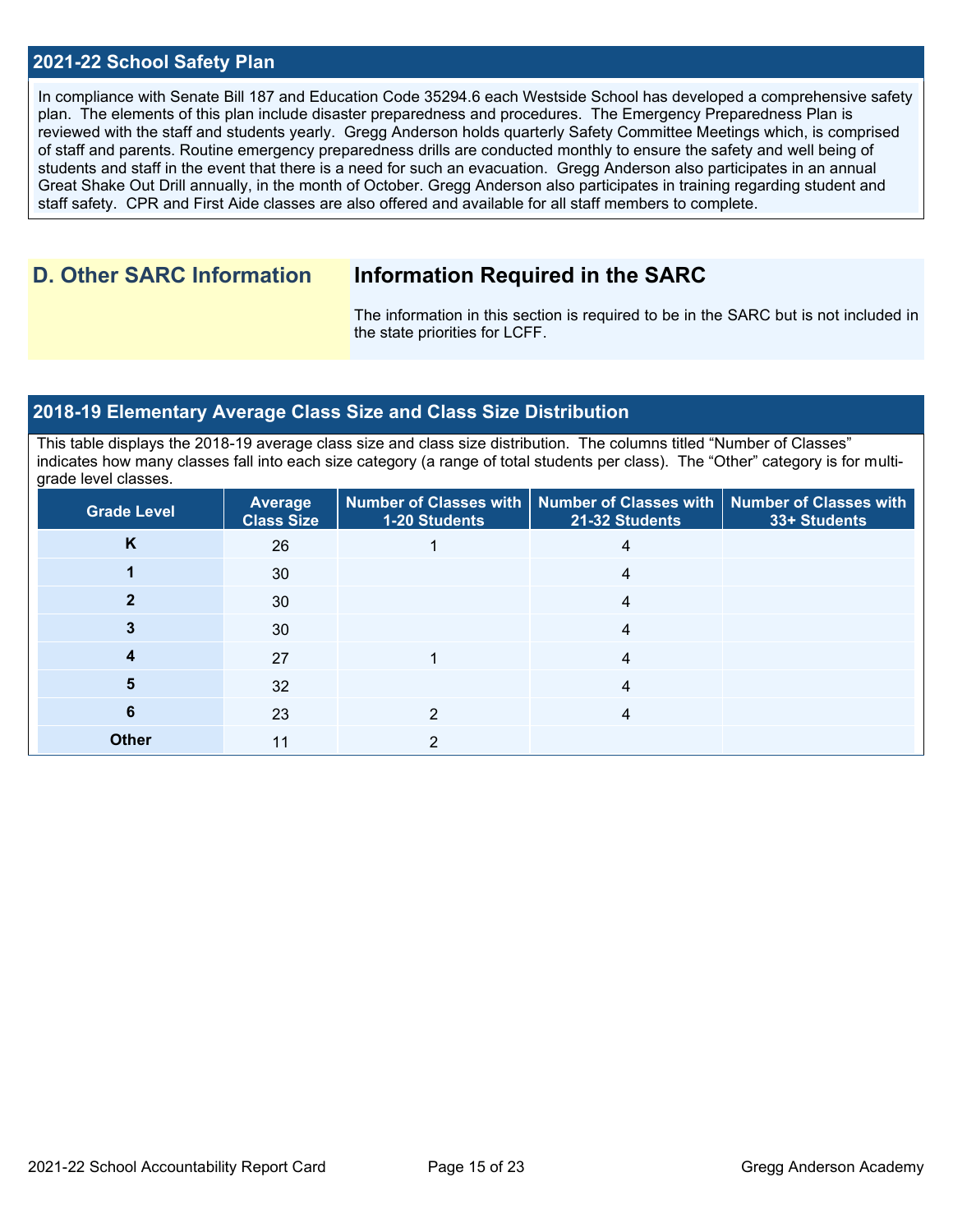### **2019-20 Elementary Average Class Size and Class Size Distribution**

This table displays the 2019-20 average class size and class size distribution. The columns titled "Number of Classes" indicates how many classes fall into each size category (a range of total students per class). The "Other" category is for multi-grade level classes.

| <b>Grade Level</b> | <b>Average</b><br><b>Class Size</b> | 1-20 Students | Number of Classes with   Number of Classes with   Number of Classes with<br>21-32 Students | 33+ Students |
|--------------------|-------------------------------------|---------------|--------------------------------------------------------------------------------------------|--------------|
| K                  | 29                                  |               | 4                                                                                          |              |
|                    | 30                                  |               | 4                                                                                          |              |
|                    | 30                                  |               | 4                                                                                          |              |
|                    | 24                                  |               | 4                                                                                          |              |
| 4                  | 32                                  |               | 4                                                                                          |              |
| 5                  | 32                                  |               | 4                                                                                          |              |
| 6                  | 33                                  |               |                                                                                            |              |
| <b>Other</b>       | 12                                  | 5             |                                                                                            |              |

### **2020-21 Elementary Average Class Size and Class Size Distribution**

This table displays the 2020-21 average class size and class size distribution. The columns titled "Number of Classes" indicates how many classes fall into each size category (a range of total students per class). The "Other" category is for multi-grade level classes.

| <b>Grade Level</b> | <b>Average</b><br><b>Class Size</b> | 1-20 Students | Number of Classes with   Number of Classes with   Number of Classes with<br>21-32 Students | 33+ Students |
|--------------------|-------------------------------------|---------------|--------------------------------------------------------------------------------------------|--------------|
| K                  | 28                                  |               | 4                                                                                          |              |
|                    | 28                                  |               | 4                                                                                          |              |
| 2                  | 27                                  |               | 4                                                                                          |              |
|                    | 30                                  |               | 4                                                                                          |              |
|                    | 24                                  |               | 3                                                                                          |              |
| 5                  | 28                                  |               | 4                                                                                          |              |
| 6                  | 28                                  |               |                                                                                            |              |
| <b>Other</b>       | 12                                  | 6             |                                                                                            |              |

### **2020-21 Ratio of Pupils to Academic Counselor**

This table displays the ratio of pupils to Academic Counselor. One full time equivalent (FTE) equals one staff member working full time; one FTE could also represent two staff members who each work 50 percent of full time.

| <b>Title</b>                        | <b>Ratio</b> |
|-------------------------------------|--------------|
| <b>Pupils to Academic Counselor</b> | 832          |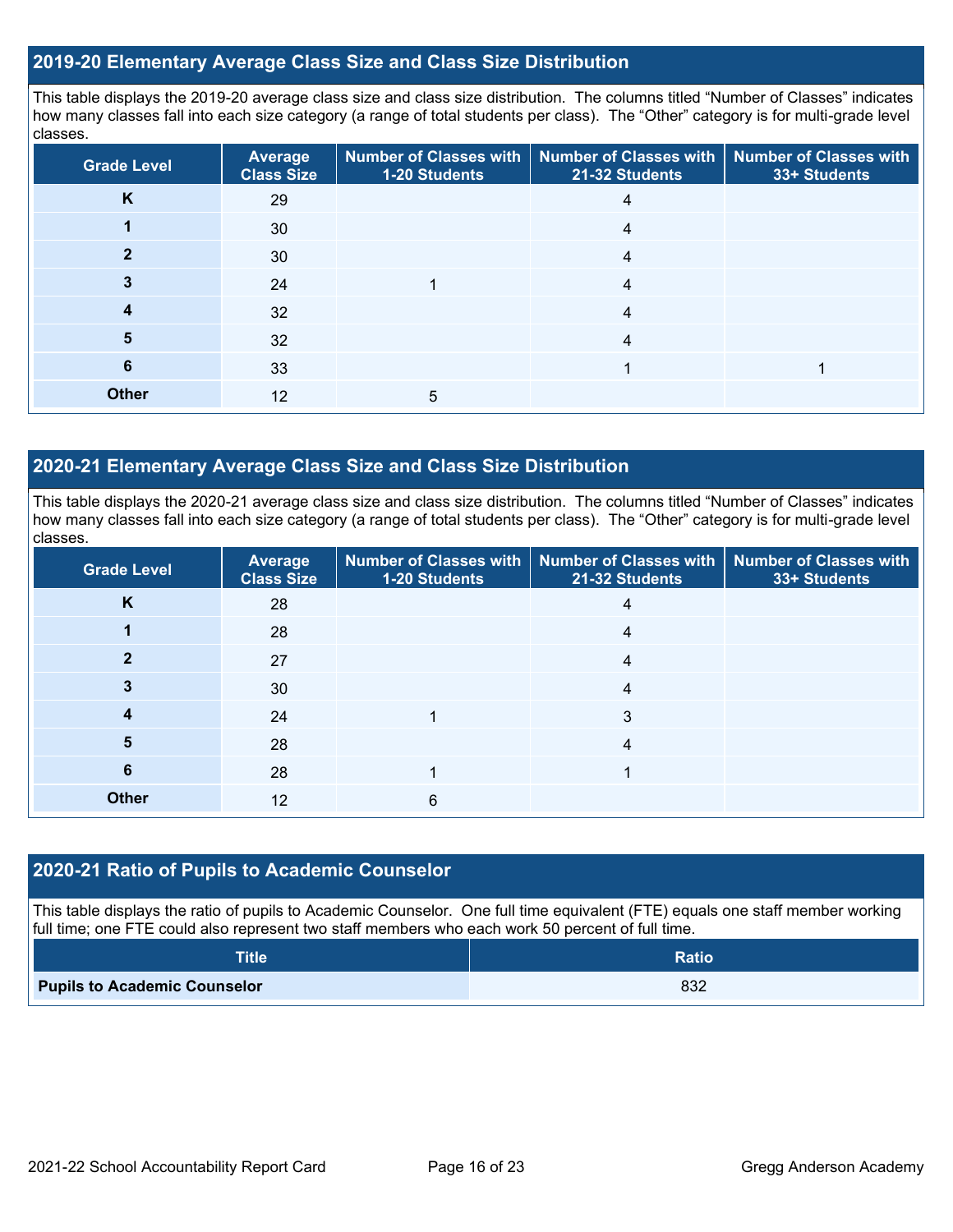### **2020-21 Student Support Services Staff**

This table displays the number of FTE support staff assigned to this school. One full time equivalent (FTE) equals one staff member working full time; one FTE could also represent two staff members who each work 50 percent of full time.

| <b>Title</b>                                                         | <b>Number of FTE Assigned to School</b> |
|----------------------------------------------------------------------|-----------------------------------------|
| <b>Counselor (Academic, Social/Behavioral or Career Development)</b> |                                         |
| Library Media Teacher (Librarian)                                    | $\mathbf{0}$                            |
| <b>Library Media Services Staff (Paraprofessional)</b>               | $\overline{0}$                          |
| <b>Psychologist</b>                                                  | 1                                       |
| <b>Social Worker</b>                                                 | $\mathbf{0}$                            |
| <b>Nurse</b>                                                         | 0.5                                     |
| <b>Speech/Language/Hearing Specialist</b>                            | 2                                       |
| <b>Resource Specialist (non-teaching)</b>                            | $\mathbf{0}$                            |
| <b>Other</b>                                                         | 2.3                                     |

## **2019-20 Expenditures Per Pupil and School Site Teacher Salaries**

This table displays the 2019-20 expenditures per pupil and average teach salary for this school. Cells with N/A values do not require data.

| <b>Level</b>                                         | <b>Total</b><br><b>Expenditures</b><br><b>Per Pupil</b> | <b>Expenditures</b><br><b>Per Pupil</b><br>(Restricted) | <b>Expenditures</b><br><b>Per Pupil</b><br>(Unrestricted) | <b>Average</b><br><b>Teacher</b><br><b>Salary</b> |
|------------------------------------------------------|---------------------------------------------------------|---------------------------------------------------------|-----------------------------------------------------------|---------------------------------------------------|
| <b>School Site</b>                                   | \$10,285                                                | \$2,896                                                 | \$7,389                                                   | \$90,150                                          |
| <b>District</b>                                      | N/A                                                     | N/A                                                     | \$7,389                                                   | \$80,090                                          |
| <b>Percent Difference - School Site and District</b> | N/A                                                     | N/A                                                     | 0.0                                                       | 11.8                                              |
| <b>State</b>                                         |                                                         |                                                         | \$8.444                                                   | \$85,863                                          |
| <b>Percent Difference - School Site and State</b>    | N/A                                                     | N/A                                                     | $-13.3$                                                   | 4.9                                               |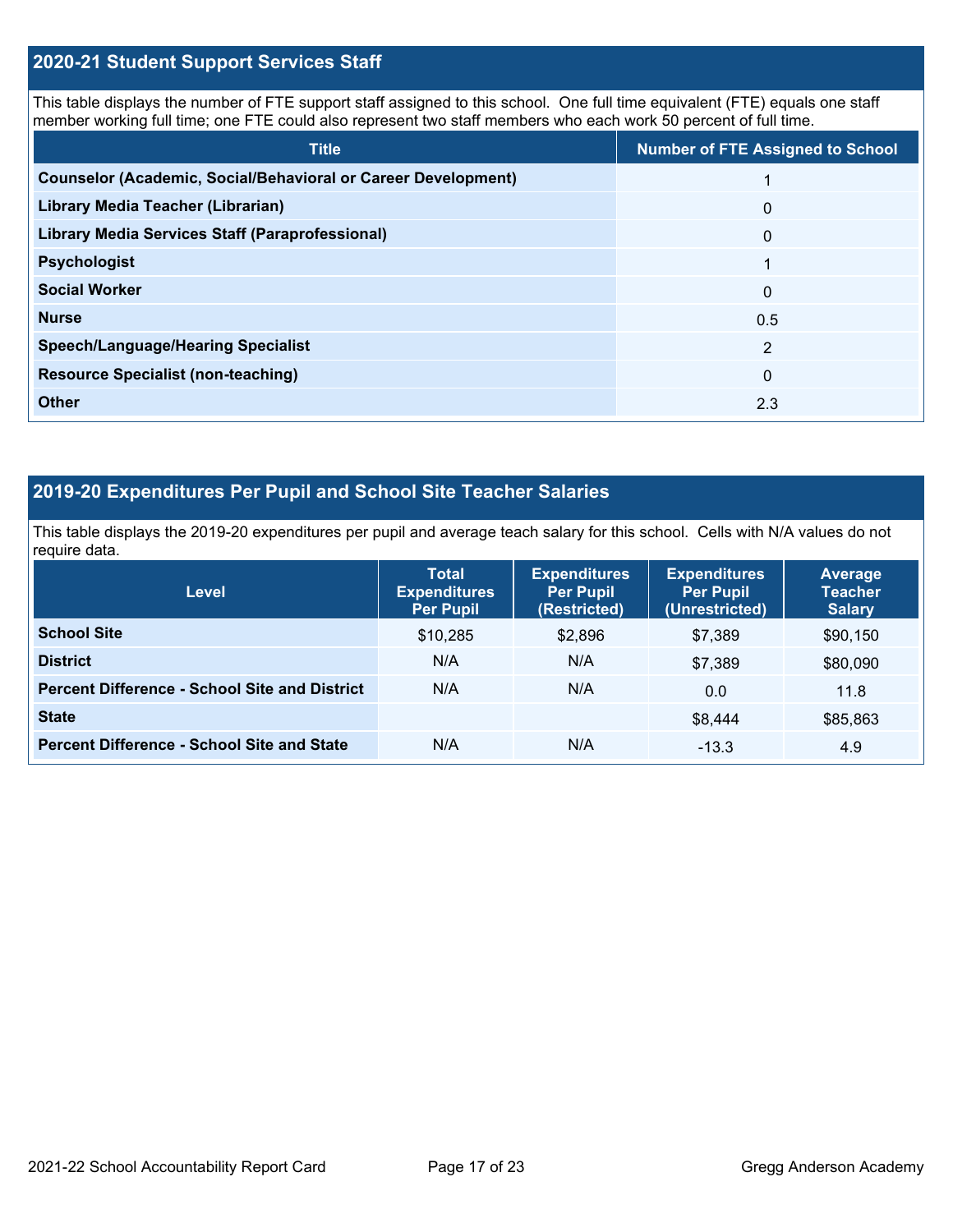### **2020-21 Types of Services Funded**

A range of academic and social emotional supports exist for Westside students, many of which are unique to individual school sites, tailored to meet the needs of the members of each school community. These supports are provided by counselors (district and/or community-based), school psychologists, school nurses, specialists in Speech/Language/Hearing, adaptive physical education teachers, or behavior specialists.

Student Study and Child Study Teams assist students experiencing academic and/or social emotional challenges, those with special needs, and with assessing eligibility for placement in special classes and/or recommending specialized services as needed. Special services and classes are offered for students with learning disabilities as well as other students with exceptional needs.

Ten counselors provide a range of support services for Westside students. Programs and services are developed and provided based on student data (such as referrals for threatening or self-harm behaviors, grades, and attendance) and the needs of the school site. The counseling program was developed using the Multi-Tiered Multi-Domain System of Support Framework (MTMDSS), which supports the components of the American School Counselor Association. As part of the comprehensive supports, all students receive Tier 1 lessons that focus on social/emotional development, attendance, and college and career readiness. Additionally, social-emotional and character development programs build upon the skills and habits of mind that are nurtured and developed in Leadership Development through Physical Education (LDTPE), Advancement Via Individual Determination (AVID), and Boys Town. Examples of counseling Tier 2 support programs may include specific groups for strong-willed students, students experiencing grief, coping skills for students exhibiting behaviors due to trauma or anxiety, and academic supports such as organization and time management. Counselors are also involved in community outreach and service clubs such as Student Ambassadors or Kindness Clubs. School counselors are assisted by a cadre of Campus Climate Assistants, trained paraprofessionals who provide social-emotional support and structure for students during more unstructured parts of the school day such as recess and lunch. Counselors and Educational Service staff members collaborate regularly with community agencies to facilitate alignment and coordination of resources and supports for students and their families. Additional services include referrals to School-Based Mental Health Services. These services are provided at all Westside school sites for eligible students.

Behavior specialists provide student and staff support for students needing intensive behavior support and/or intervention.

Several programs, designed to build students' emotional intelligence and capacity and to promote positive and proactive social decision making, reduce bullying, and build an inclusive culture continue to be implemented districtwide. Two of these are BoysTown (implemented in grades Kindergarten through 8) and Leadership Development through Physical Education for students.

NWEA Map Growth assessment system has been actively used across the district since the spring of 2018. NWEA Map Growth is a computer adaptive, standards-based diagnostic assessment designed to measure student achievement in the moment and growth over time. Teachers use this data to design instructional experiences tailored to build on areas that need support and to accelerate areas of academic strength for children. NWEA data informs district, site, and grade level Professional Learning Communities, yearlong planning, classroom instruction, and all tiered systems of support and intervention.

Academic interventions across the district and at varying school sites are provided for students working below standards may include:

- Academic tutoring, either before or after school, which may include frontloading of academic concepts and/or homework assistance.
- Learning Lab support during lunch hours.
- Classroom aides leveraged to support small group instruction.

Each school site has at least one bilingual assistant to support continual communication with parents of English learners. The bilingual assistants play a large role in the outreach to parents. They encourage participation in advisory groups, such as ELAC and DELAC, and arrange parent/teacher conferences. Bilingual assistants are able to provide translated services at IEP meetings, Child Study Team meetings, and parent/teacher conferences. Additionally, the bilingual assistants translate messages to parents including mass phone messages, emails, and flyers. Site bilingual assistants also continue to run parent outreach programs to support literacy, such as the Latino Literacy Project. Bilingual assistants provide ongoing support within the classroom to English learners.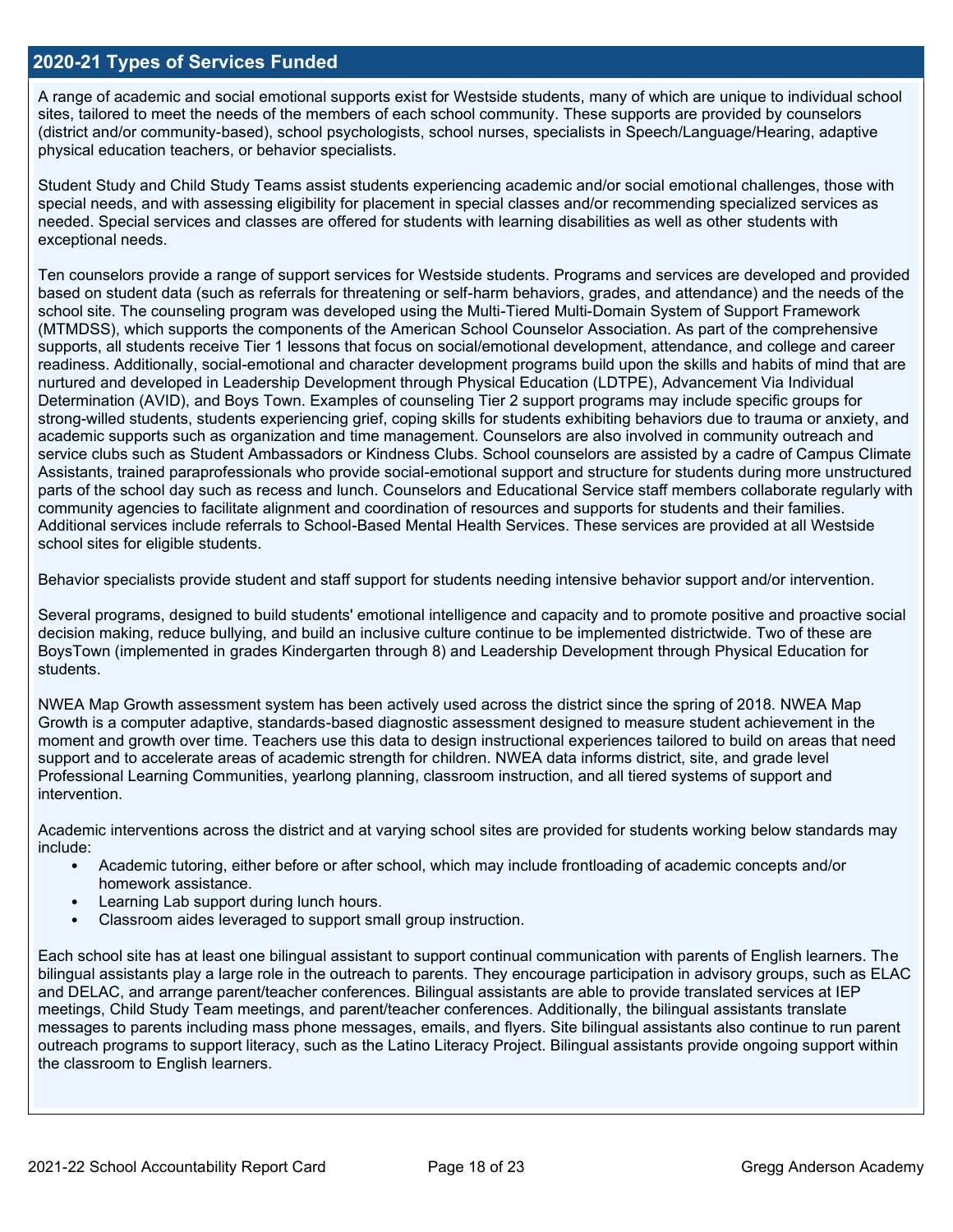### **2020-21 Types of Services Funded**

District bilingual assistants are responsible for notifying parents through required notifications, reclassifying English learners, and providing the state assessments (both the Initial ELPAC and Summative ELPAC).

When students enroll, English learners are placed into support classes at the middle school. These classes include instruction in designated ELD as well as content support.

New students, based on the Home Language Survey, that are awaiting the Initial ELPAC to determine English Language Acquisition Status, are presumed English learners until that assessment can be completed.

School supplies and backpacks are provided as needed to foster youth, students experiencing homelessness or financial hardships and are available for distribution at school sites. Assistance with transportation services is available through communication with the homeless liaison and/or foster liaison. These liaisons continue collaboration with local agencies, such as the LACOE Foster/Homeless Collaborative, Department of Mental Health, and local homeless shelters. English Learners participate in the structured English Immersion program, which includes integrated and designated English Language Development.

### **2019-20 Teacher and Administrative Salaries**

This table displays the 2019-20 Teacher and Administrative salaries. For detailed information on salaries, see the CDE Certification Salaries & Benefits web page at [http://www.cde.ca.gov/ds/fd/cs/.](http://www.cde.ca.gov/ds/fd/cs/)

| Category                                             | <b>District</b><br><b>Amount</b> | <b>State Average</b><br>for Districts<br>in Same Category |
|------------------------------------------------------|----------------------------------|-----------------------------------------------------------|
| <b>Beginning Teacher Salary</b>                      | \$46,343                         | \$52,060                                                  |
| <b>Mid-Range Teacher Salary</b>                      | \$84,347                         | \$84,043                                                  |
| <b>Highest Teacher Salary</b>                        | \$109,179                        | \$107,043                                                 |
| <b>Average Principal Salary (Elementary)</b>         | \$131,432                        | \$133,582                                                 |
| <b>Average Principal Salary (Middle)</b>             | \$135,353                        | \$138,803                                                 |
| <b>Average Principal Salary (High)</b>               | \$0                              | \$133,845                                                 |
| <b>Superintendent Salary</b>                         | \$249,003                        | \$240,628                                                 |
| <b>Percent of Budget for Teacher Salaries</b>        | 35%                              | 35%                                                       |
| <b>Percent of Budget for Administrative Salaries</b> | 6%                               | 5%                                                        |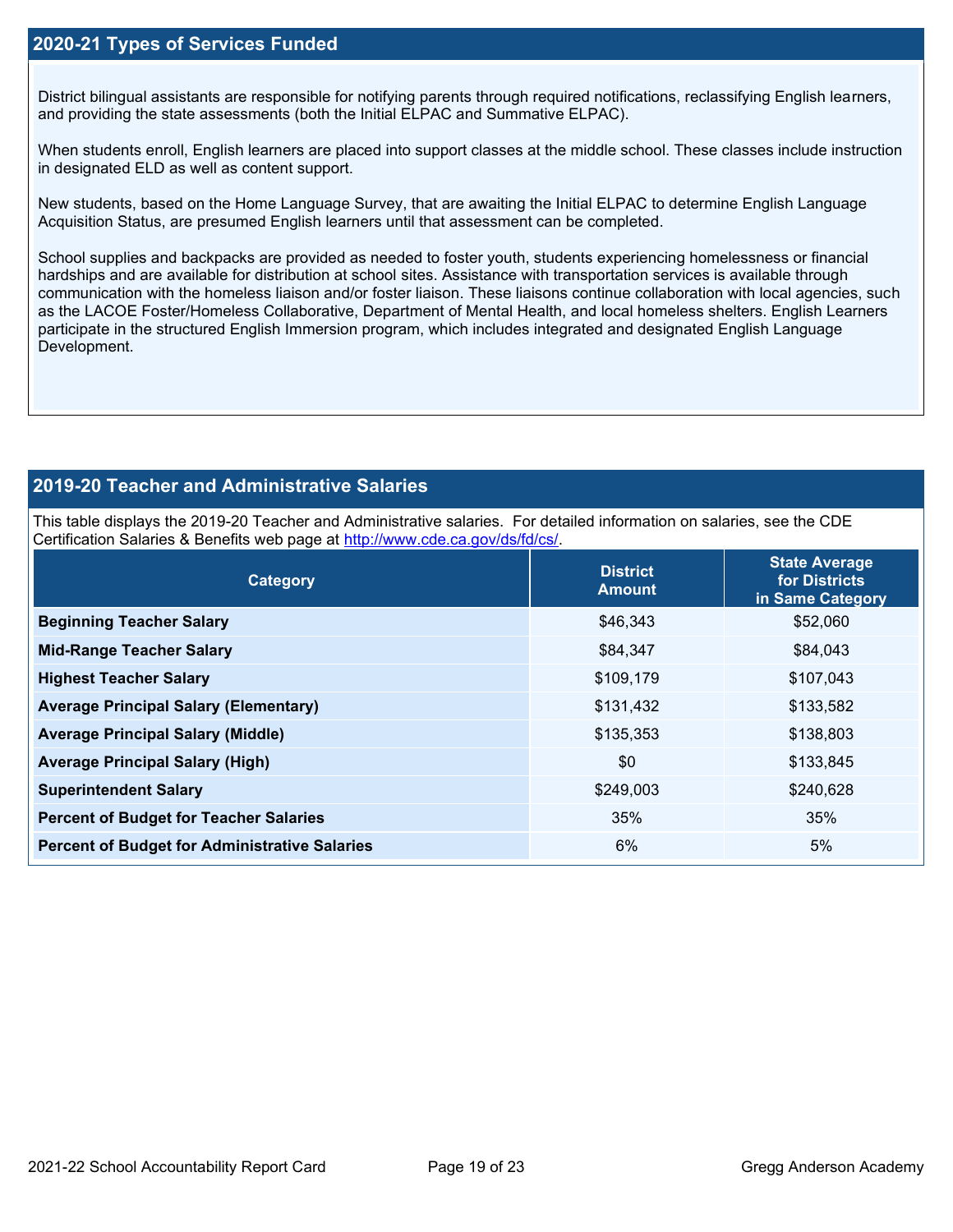### **Professional Development**

Professional development focusing on equity is conducted to address student group disproportionalities and equitable practices. Session workshops are delivered in a three part Enhancing Equity series for all employees throughout the District. Session topics include implicit bias, micro aggressions, vulnerable decision points, and strategies to build inclusive environments. The focus of this work is to support equitable and inclusive learning environments and work environments for our students and staff. Additional layered work tailored to the needs of the school sites may also include work in socialemotional learning programs such as Leadership Development Through Physical Education, Boys Town, Where Everyone Belongs, and Capturing Kids Hearts.

Leadership development Through Physical Education (LDTPE) is a supplemental curriculum to enhance current elementary physical education programming by teaching, developing, and practicing key Social Emotional Learning (SEL) skills. All PE teachers have participated in two full days of training, which include curriculum concepts, language, and skills and activities with a particular focus on building a positive and cohesive community of learners. This training focused on the implementation of techniques that build positive adult to student and student to student relationships resulting in atmospheres where all students can heal from elevated emotional stressors and embrace SEL skills to engage in learning.

Annually, professional development on suicide prevention to both certificated and classified staff members is conducted. Professional development is also provided to certificated staff on topics such as human trafficking, the impact of trauma, and the tiered supports embedded in the comprehensive counseling program.

Advancement Via Individual Determination (AVID) professional development is provided across the District. Professional development is tailored to the specific needs of the students on campus, and focuses on intentional strategies to support Writing, Inquiry, Collaboration, Organization, and Reading (WICOR). Strategies embedded during instruction support increased access to the core content and student engagement. Professional development is conducted at school sites and at AVID Summer Institute.

English Language Development (ELD) is a component of the Structured English Immersion program provided for English Learners. All certificated staff receive training on English Language Development, both integrated and designated. Professional development for certificated staff also includes work in the English Language Development standards, strategies to support English Learners, progress monitoring of English Learners, and targeted support for English Learners in all content areas.

Westside continues to partner with DNA Math to provide foundational training for making sense of mathematics for teaching. Three days of training focuses on digging deep into mathematical reasoning; exploring how to develop, select, and modify mathematics tasks; and learning to apply tasks, questions, and evidence (TQE).

Westside continues to annually sponsor supplemental professional development for certificated staff during Westside Institute offerings. The 2021-2022 Westside Institute summer participants took a focused look at the impact of COVID-19 on student academic achievement as well as its toll on the mental health of students, staff, parents, and community. Teachers participated in reviewing data surrounding learning loss as well as viewed A Trusted Space. A Trusted Space is a documentary-training film for educators on how to help mitigate the effects of the grief, trauma, anxiety and other emotional stressors that so many students, families, and staff feel as they return to in-person learning. The second portion of this year's institute was spent in a virtual training with Katie Novak on the foundations of Universal Design Learning (UDL) and the core components of a highly effective, school wide multi-tiered system of support.

Professional development addressing reading achievement is provided to certificated staff. Nearly 100 teachers, all site administrators, and every educational services director has completed or is currently completing an Online Elementary Reading Academy (OERA) hosted by the Consortium on Reading Excellence in Education. This series will provide certificated staff on best practices and evidence-based strategies to use during first instruction as well as targeted intervention.

The Westside Union School District New Teacher Support (NTS) team offers programs to clear both the administrative and teaching credentials for new hires.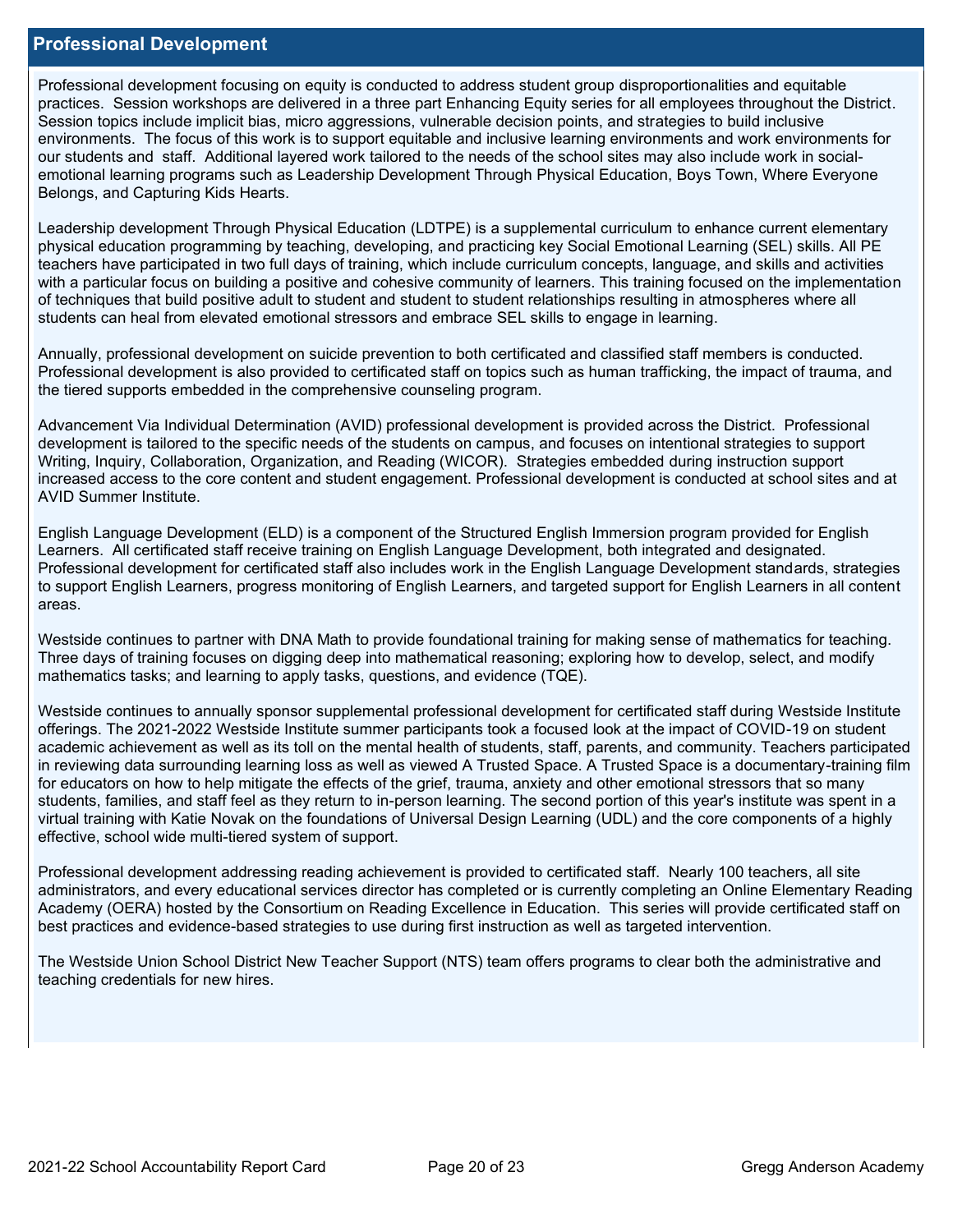The robust program for teachers consists of weekly meetings with a full-time release mentor. Each new teacher is provided with at least one hour of support per week. This includes support in the classroom, lesson planning, and working towards the achievement of an individualized goal based on the California Standards for the Teaching Profession (CSTP) that preassessments showed as an area of growth for the candidate. Each candidate works in collaboration with their mentor to set and work towards achieving this goal throughout the year. In addition, the NTS program offers candidates support in the form of professional development. Regularly occurring sessions include training on addressing the unique needs of student groups such as English Learners, using data to drive instruction, standards-based grading, the Individualized Educational Program (IEP) process, and classroom management.

The District's administrative program pairs new administrators with highly qualified coaches. These pairs meet for a total of at least 40 hours a year to work towards mastery of three self-developed goals based on the California Professional Standards for Educational Leaders (CPSEL). Additionally, candidates work with their coaches to complete at least 20 hours of professional development designed to further develop high standards of practice.

| This table displays the number of school days dedicated to staff development and continuous improvement. |  |                             |    |  |  |
|----------------------------------------------------------------------------------------------------------|--|-----------------------------|----|--|--|
| Subiect                                                                                                  |  | 2019-20   2020-21   2021-22 |    |  |  |
| Number of school days dedicated to Staff Development and Continuous Improvement                          |  | 65                          | 60 |  |  |

# **Westside Union Elementary School District 2020-21 Local Accountability Report Card (LARC) Addendum**

# **Local Accountability Report Card (LARC) Addendum**

**2020-21 Local Accountability Report Card (LARC) Addendum Overview**



On July 14, 2021, the California State Board of Education (SBE) determined that the California Department of Education (CDE) will use the SARC as the mechanism to conduct a one-time data collection of the LEA-level aggregate test results of all school's local assessments administered during the 2020–2021 school year in order to meet the federal Every Students Succeeds Act (ESSA) reporting requirement for the Local Educational Agency Accountability Report Cards (LARCs).

Each local educational agency (LEA) is responsible for preparing and posting their annual LARC in accordance with the federal ESSA. As a courtesy, the CDE prepares and posts the LARCs on behalf of all LEAs.

Only for the 2020–2021 school year and the 2020–2021 LARCs, LEAs are required to report their aggregate local assessments test results at the LEA-level to the CDE by populating the tables below via the SARC. These data will be used to meet the LEAs' federal requirement for their LARCs. Note that it is the responsibility of the school and LEA to ensure that all student privacy and suppression rules are in place when reporting data in Tables 3 and 4 in the Addendum, as applicable.

The tables below are not part of the SBE approved 2020–2021 SARC template but rather are the mechanism by which these required data will be collected from LEAs.

For purposes of the LARC and the following tables, an LEA is defined as a school district, a county office of education, or a direct funded charter school.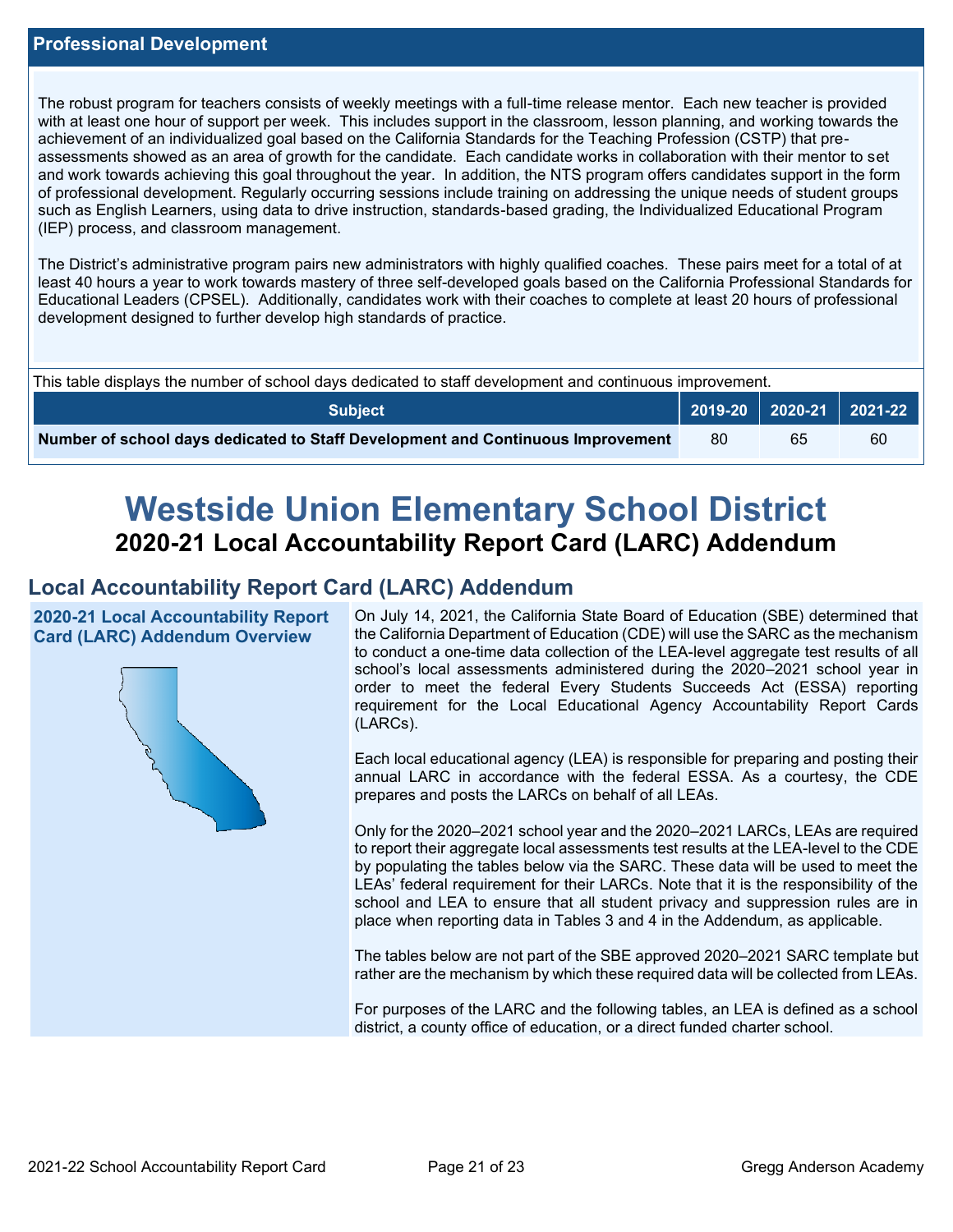| <b>2021-22 District Contact Information</b> |                                           |  |  |  |
|---------------------------------------------|-------------------------------------------|--|--|--|
| <b>District Name</b>                        | Westside Union Elementary School District |  |  |  |
| <b>Phone Number</b>                         | (661) 722-0716                            |  |  |  |
| Superintendent                              | Regina Rossall                            |  |  |  |
| <b>Email Address</b>                        | r.rossall@westside.k12.ca.us              |  |  |  |
| <b>District Website Address</b>             | www.westside.k12.ca.us                    |  |  |  |

# **2020-21 CAASPP Test Results in ELA by Student Group**

This table displays CAASPP test results in ELA by student group for students grades three through eight and grade eleven taking and completing a state-administered assessment. The CDE will populate this table for schools in cases where the school administered the CAASPP assessment. In cases where the school administered a local assessment instead of CAASPP, the CDE will populate this table with "NT" values, meaning this school did not test students using the CAASPP. See the local assessment(s) table for more information.

| <b>CAASPP</b><br><b>Student Groups</b>               | <b>CAASPP</b><br><b>Total</b><br><b>Enrollment</b> | <b>CAASPP</b><br><b>Number</b><br><b>Tested</b> | <b>CAASPP</b><br><b>Percent</b><br><b>Tested</b> | <b>CAASPP</b><br><b>Percent</b><br><b>Not Tested</b> | <b>CAASPP</b><br><b>Percent</b><br><b>Met or</b><br><b>Exceeded</b> |
|------------------------------------------------------|----------------------------------------------------|-------------------------------------------------|--------------------------------------------------|------------------------------------------------------|---------------------------------------------------------------------|
| <b>All Students</b>                                  | 6286                                               | 41                                              | 0.65                                             | 99.35                                                | 12.20                                                               |
| <b>Female</b>                                        | 3076                                               | 11                                              | 0.36                                             | 99.64                                                | 0.00                                                                |
| <b>Male</b>                                          | 3210                                               | 30                                              | 0.93                                             | 99.07                                                | 16.67                                                               |
| American Indian or Alaska Native                     | 13                                                 | $\mathbf 0$                                     | $\overline{\phantom{a}}$                         | 100.00                                               | --                                                                  |
| <b>Asian</b>                                         | 150                                                | $\mathbf 0$                                     | 0.00                                             | 100.00                                               | --                                                                  |
| <b>Black or African American</b>                     | 678                                                | 8                                               | 1.18                                             | 98.82                                                | --                                                                  |
| <b>Filipino</b>                                      | 93                                                 | 1                                               | 1.08                                             | 98.92                                                | --                                                                  |
| <b>Hispanic or Latino</b>                            | 3173                                               | 17                                              | 0.54                                             | 99.46                                                | 5.88                                                                |
| Native Hawaiian or Pacific Islander                  | --                                                 | $- -$                                           | $\sim$ $\sim$                                    | --                                                   | --                                                                  |
| <b>Two or More Races</b>                             | 369                                                | $\mathbf{1}$                                    | 0.27                                             | 99.73                                                | --                                                                  |
| <b>White</b>                                         | 1805                                               | 14                                              | 0.78                                             | 99.22                                                | 21.43                                                               |
| <b>English Learners</b>                              | 374                                                | $\overline{2}$                                  | 0.53                                             | 99.47                                                | --                                                                  |
| <b>Foster Youth</b>                                  | 136                                                | 4                                               | 2.94                                             | 97.06                                                |                                                                     |
| <b>Homeless</b>                                      | 990                                                | 4                                               | 0.40                                             | 99.60                                                | --                                                                  |
| <b>Military</b>                                      | 43                                                 | $\mathbf 0$                                     | 0.00                                             | 100.00                                               | --                                                                  |
| <b>Socioeconomically Disadvantaged</b>               | 3228                                               | 26                                              | 0.81                                             | 99.19                                                | 7.69                                                                |
| <b>Students Receiving Migrant Education Services</b> | $\qquad \qquad -$                                  | $\overline{\phantom{a}}$                        |                                                  | --                                                   | --                                                                  |
| <b>Students with Disabilities</b>                    | 906                                                | 41                                              | 4.53                                             | 95.47                                                | 12.20                                                               |